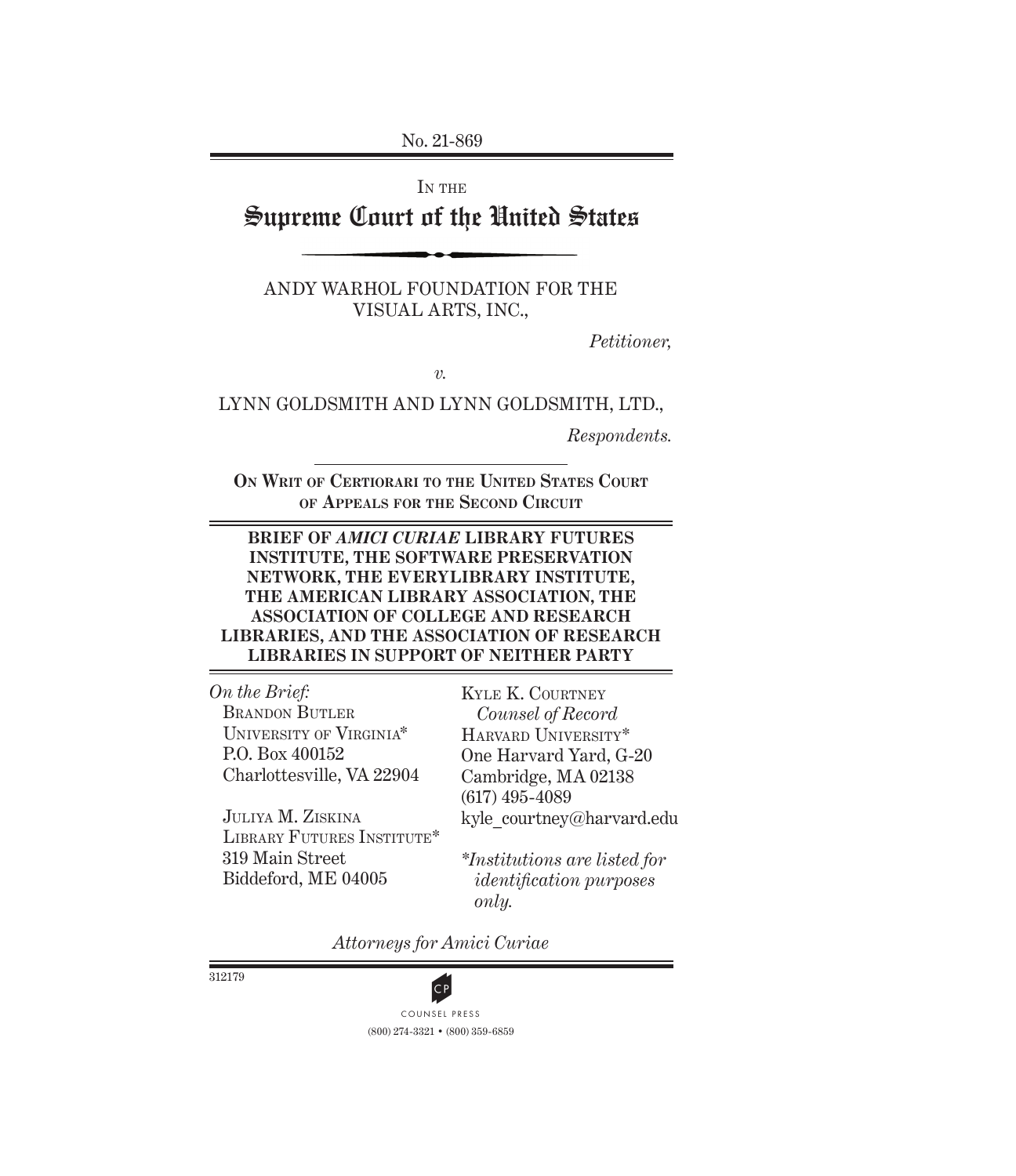### **TABLE OF CONTENTS**

|                            | Page                                                                                                                                                                       |  |
|----------------------------|----------------------------------------------------------------------------------------------------------------------------------------------------------------------------|--|
|                            | TABLE OF CONTENTSi                                                                                                                                                         |  |
|                            | TABLE OF CITED AUTHORITIES  ii                                                                                                                                             |  |
| INTEREST OF AMICI CURIAE 1 |                                                                                                                                                                            |  |
| SUMMARY OF ARGUMENT2       |                                                                                                                                                                            |  |
|                            |                                                                                                                                                                            |  |
| L.                         | Fair Use is a Vital and Stable Codified                                                                                                                                    |  |
|                            | II. Research, Teaching, Scholarship, and<br>Preservation Rely on the Stability of<br>Fair Use $\dots \dots \dots \dots \dots \dots \dots \dots \dots \dots \dots \dots 10$ |  |
|                            | III. Key Elements of the Opinion Below Conflict<br>with Supreme Court Precedent and Well-<br>Developed Understandings of Fair Use 16                                       |  |
|                            | IV. Libraries and Archives Own Works of<br>Appropriation Art in their Collections18                                                                                        |  |
|                            |                                                                                                                                                                            |  |

*i*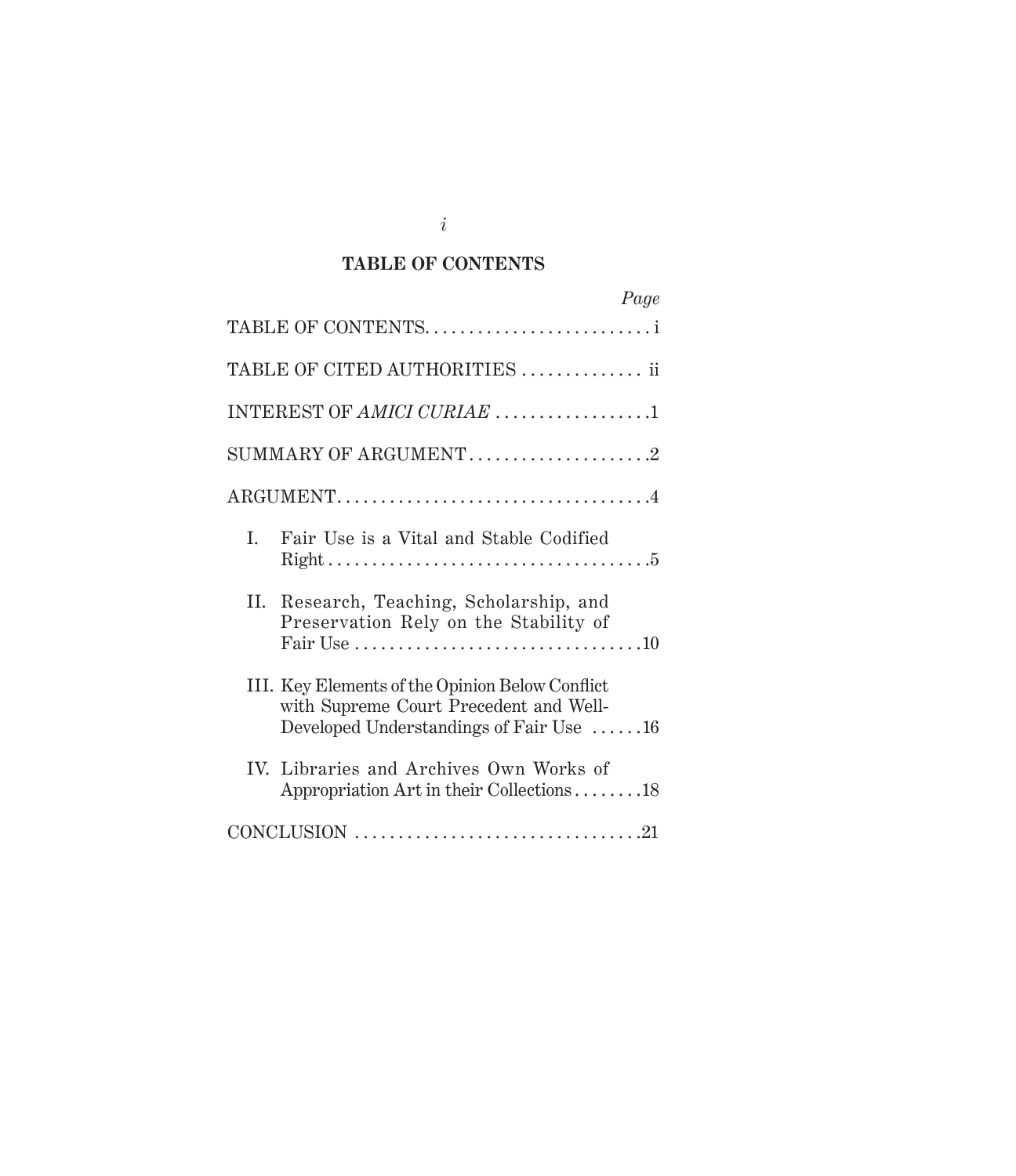### **TABLE OF CITED AUTHORITIES**

# **CASES:**

| Authors Guild v. Google, Inc.,<br>$804 \text{ F.}3d 202 \text{ (2d Cir. } 2015) \dots \dots \dots \dots \dots \dots \dots \dots 13$ |
|-------------------------------------------------------------------------------------------------------------------------------------|
| Authors Guild, Inc. v. HathiTrust,<br>755 F.3d 87 (2d Cir. 2014) 12, 13, 14                                                         |
| Authors Guild, Inc. v. HathiTrust,<br>902 F. Supp. 2d 445 (S.D.N.Y. 2012). $\dots \dots \dots \dots 13$                             |
| Cambridge Univ. Press v. Patton,<br>769 F. 3d 1232 (11 <sup>th</sup> Cir. 2014) 11                                                  |
| Campbell v. Acuff-Rose Music, Inc.,                                                                                                 |
| Eldred v. Ashcroft,                                                                                                                 |
| Google LLC v. Oracle Am., Inc.,                                                                                                     |
| Kelly v. Arriba Soft Corp.,                                                                                                         |
| Sony Corp. v. Universal City Studios, Inc.,                                                                                         |
| Stewart v. Abend,                                                                                                                   |

*ii*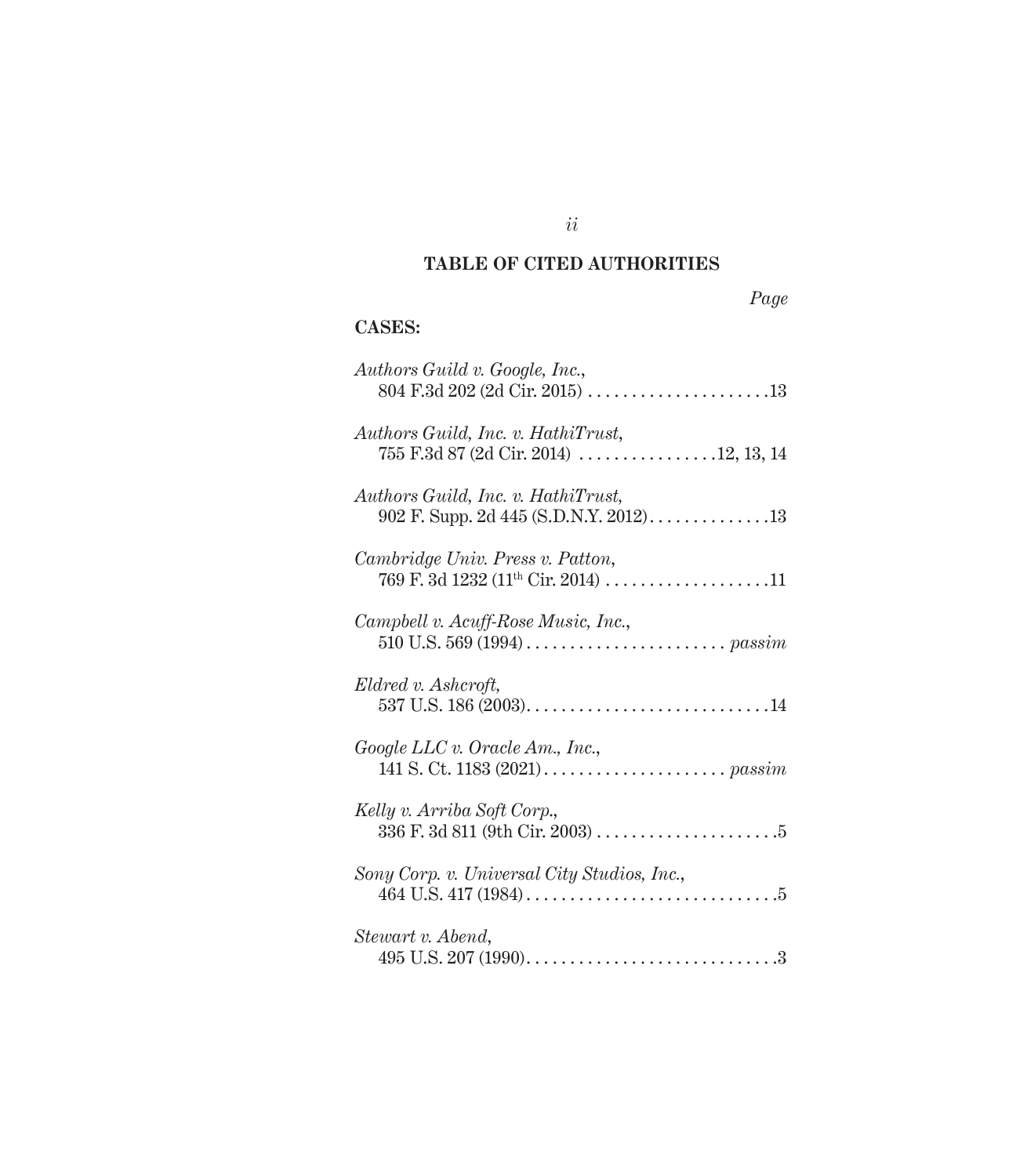| Page                            |  |
|---------------------------------|--|
| UNITED STATES CONSTITUTION:     |  |
|                                 |  |
| STATUTES AND OTHER AUTHORITIES: |  |
|                                 |  |
|                                 |  |
|                                 |  |
|                                 |  |
|                                 |  |
|                                 |  |
|                                 |  |
|                                 |  |
|                                 |  |
|                                 |  |
|                                 |  |
|                                 |  |

*iii*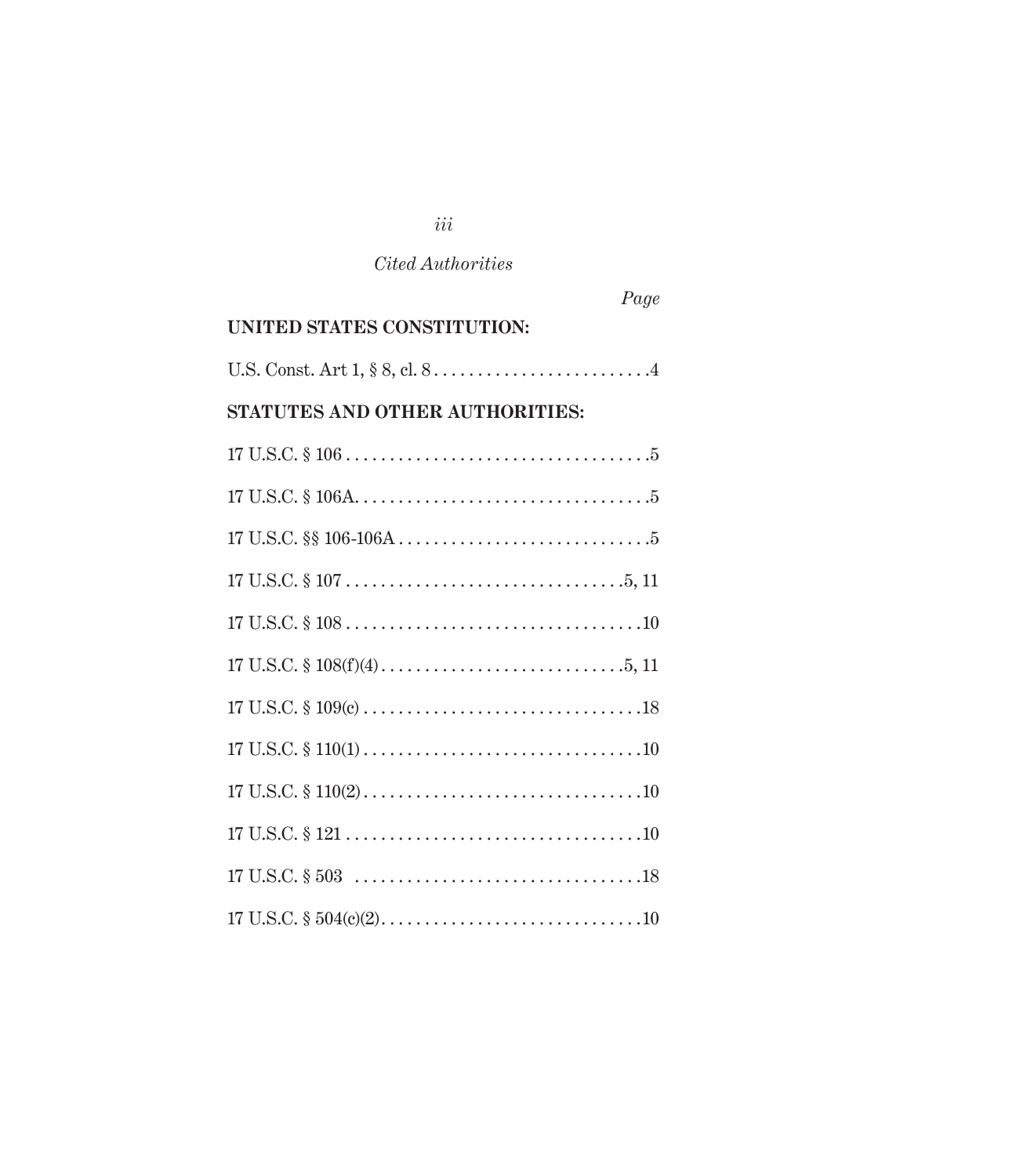| Page                                                                                                                                            |
|-------------------------------------------------------------------------------------------------------------------------------------------------|
|                                                                                                                                                 |
|                                                                                                                                                 |
|                                                                                                                                                 |
|                                                                                                                                                 |
| Arthur Lubow, Hands Off the Library's Picture<br>$Collection!, N.Y. Times (Aug. 3, 2021) \ldots \ldots \ldots \ldots \ldots 20$                 |
| Ass'n of Indep. Video and Filmmakers et al.,<br>Documentary Filmmakers' Statement of Best                                                       |
| Barton Beebe, An Empirical Study of U.S.<br>Copyright Fair Use Opinions, 1978-2005,                                                             |
| Chris Hubbles, No Country For Old Media?,<br>65 J. Copyright Soc'y U.S.A. 271 (2018)  14                                                        |
| Clark Asay, Is Transformative Use Eating the                                                                                                    |
|                                                                                                                                                 |
| Code of Best Practices for Fair Use in Software<br>$Preservation \dots \dots \dots \dots \dots \dots \dots \dots \dots \dots \dots \dots \dots$ |

*iv*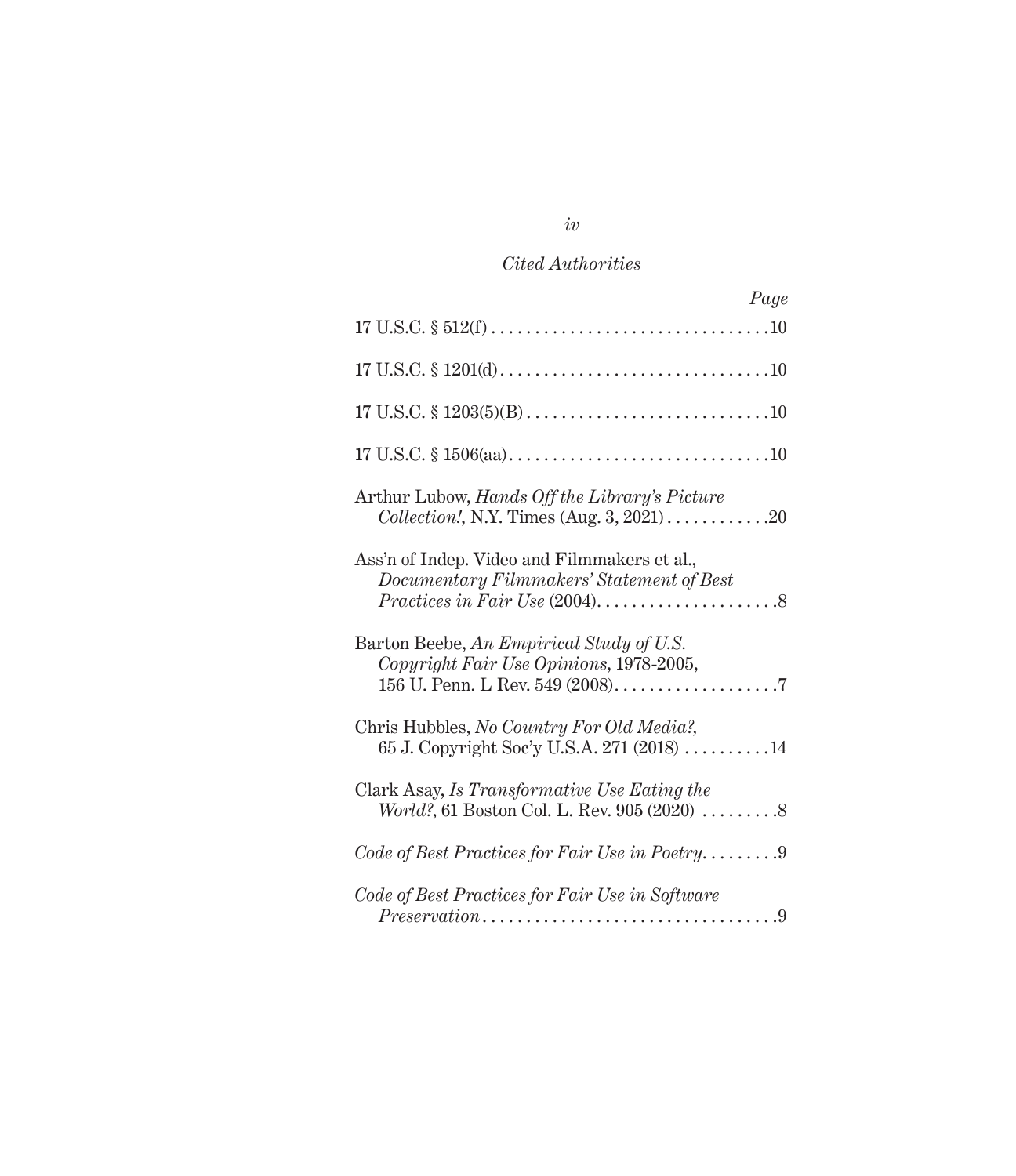| Page                                                                                                                                          |
|-----------------------------------------------------------------------------------------------------------------------------------------------|
| Code of Best Practices in Fair Use for Academic<br>and Research Libraries $(2012)$ 12, 15                                                     |
| Code of Best Practices in Fair Use for Media                                                                                                  |
| Code of Best Practices in Fair Use for Online<br>$Video \dots \dots \dots \dots \dots \dots \dots \dots \dots \dots \dots$<br>. 9             |
| Code of Best Practices in Fair Use for Scholarly<br>$Research in Communications \ldots \ldots \ldots \ldots \ldots 9$                         |
| Code of Best Practices in Fair Use for Software<br>$Preservation (2018) \dots \dots \dots \dots \dots \dots$<br>. 9                           |
| Code of Best Practices in Fair Use for the<br>$Visual Arts \dots \dots \dots \dots \dots \dots$<br>. 9                                        |
| Code of Best Practices in Fair Use in Academic<br>and Research Libraries $\ldots \ldots \ldots \ldots \ldots \ldots \ldots 15$                |
| Code of Best Practices in Fair Use in                                                                                                         |
| Demystifying Fair Use: The Gift Of The Center<br>For Social Media Statements Of Best<br><i>Practices, 57 J. Copyright Soc'y 337 (2010)  8</i> |
| Documentary Filmmakers' Statement of Best<br>8                                                                                                |

*v*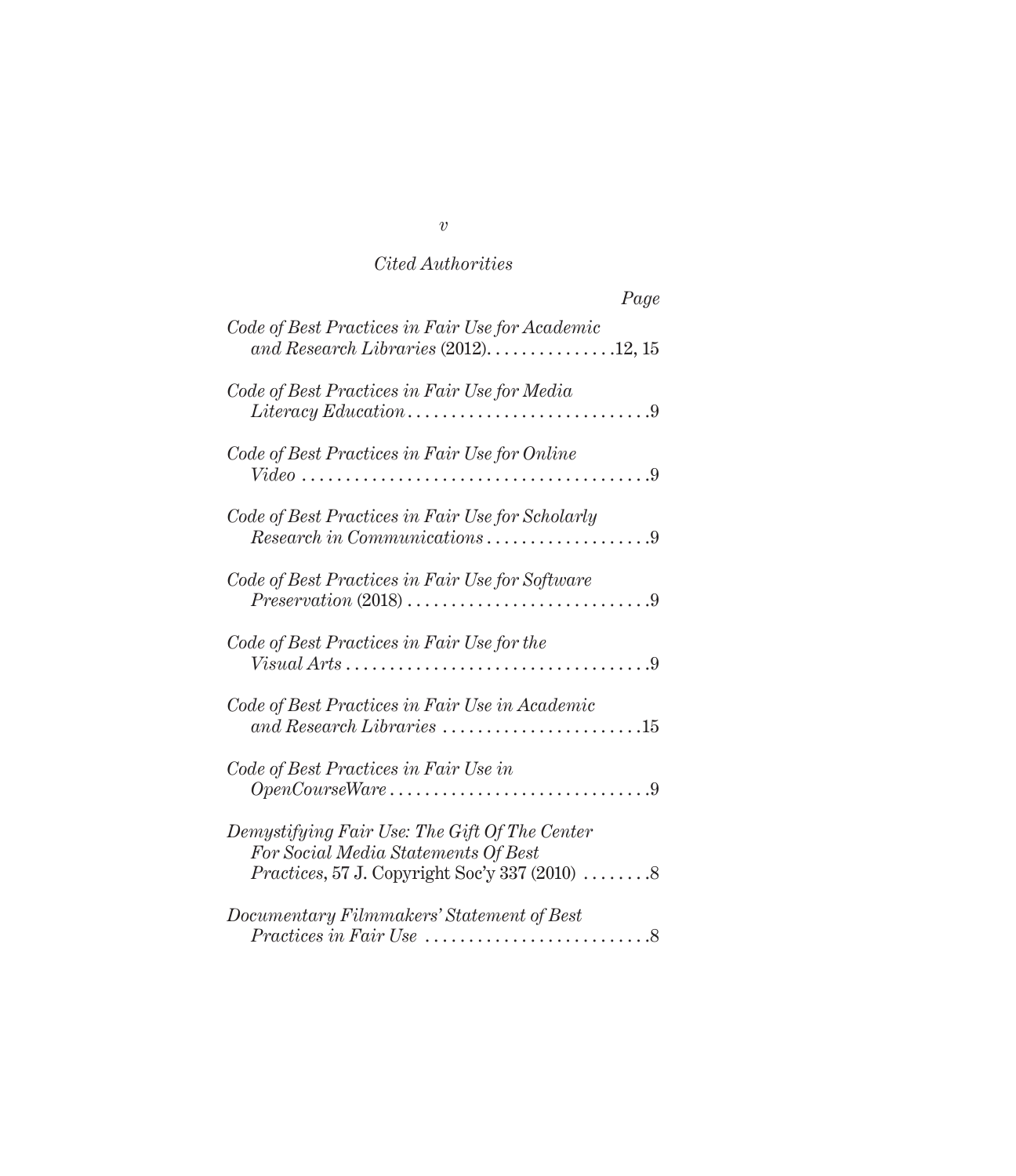| Page                                                                                                   |
|--------------------------------------------------------------------------------------------------------|
| Eric Niiler, An AI Epidemiologist Sent the<br>First Warnings of the Wuhan Virus, Wired,                |
| Fair Use and Sound Recordings: Lessons for<br>Community Practice9                                      |
| Fred von Lohmann, Fair Use as Innovation<br>Policy, 23 Berkeley Tech. L.J. 829 (2008)5                 |
|                                                                                                        |
| Ian Hargreaves, Digital Opportunity: A Review<br>of Intellectual Property and Growth 44                |
| Jonathan Band, Google and Fair Use,                                                                    |
| Jonathan Band, The Global API Copyright<br>Conflict, 31 Harvard J. Law & Technology                    |
| Larry Sultan and Mike Mandel, <i>Evidence</i> 19                                                       |
| Matthew Jockers, Macroanalysis: Digital<br>Methods and Literary History (2013). $\dots \dots \dots 12$ |
| Matthew Sag, Copyright and Copy-reliant<br>Technology, 103 Nw. U. L. Rev. 1607 (2009)13                |

*vi*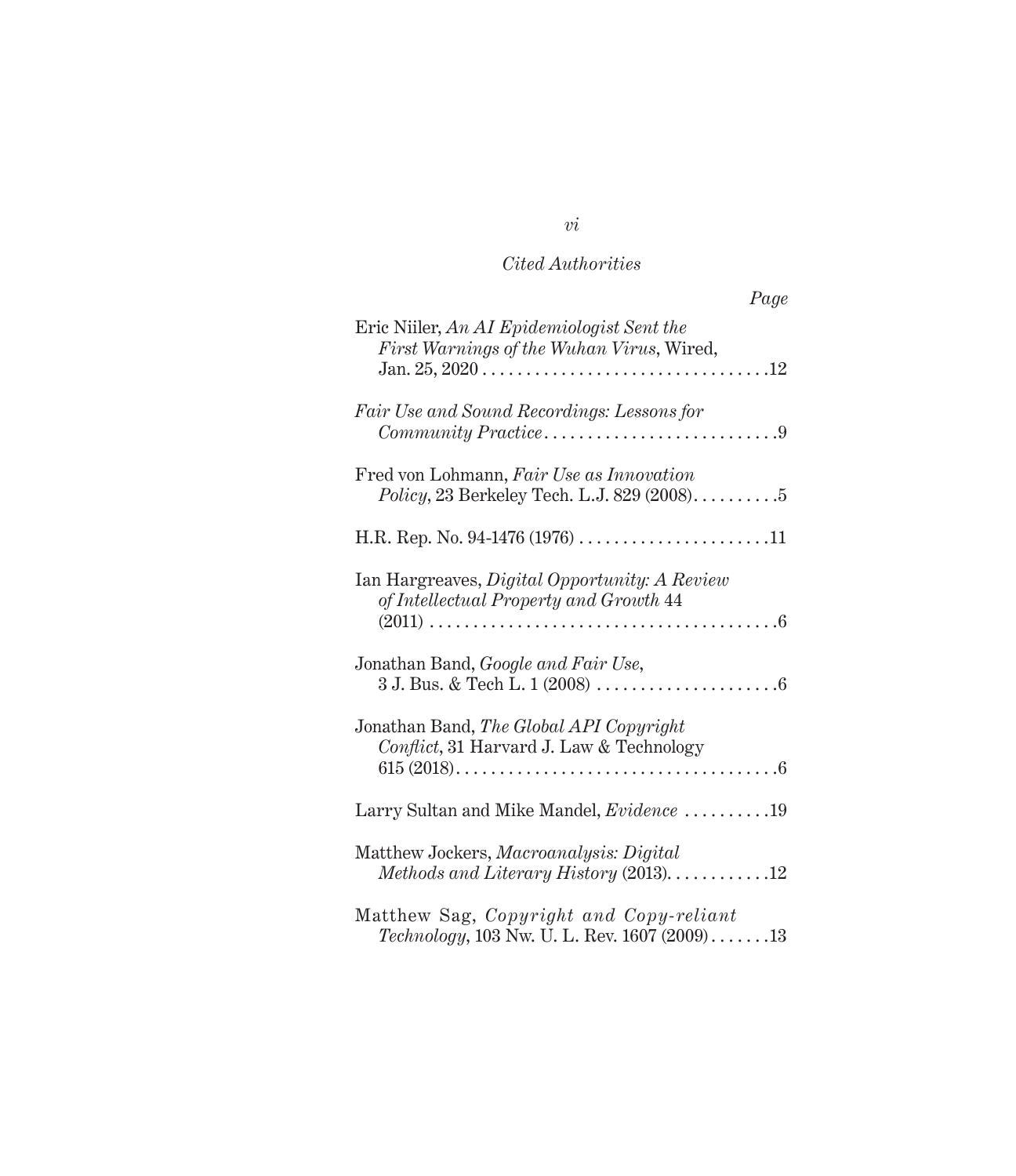| Page                                                                                                                                                                                                                        |
|-----------------------------------------------------------------------------------------------------------------------------------------------------------------------------------------------------------------------------|
| Matthew Sag, <i>Predicting Fair Use</i> ,                                                                                                                                                                                   |
| Matthew Sag, The New Legal Landscape for Text<br>Mining and Machine Learning, 66 J. Copyright.                                                                                                                              |
| Matthew Sag, The Prehistory of Fair Use,<br>76 Brooklyn L. Rev. 1371 (2011 $\ldots \ldots \ldots \ldots \ldots 5$                                                                                                           |
| Michael Carroll, Copyright and the Progress<br>of Science: Why Text and Datamining is<br><i>Lawful</i> , 53 U.C. Davis L. Rev. 893 (2019) $\ldots \ldots \ldots 12$                                                         |
| Neil Netanel, Making Sense of Fair Use,                                                                                                                                                                                     |
| Pamela Samuelson, Unbundling Fair Uses,                                                                                                                                                                                     |
| Patricia Aufderheide and Peter Jaszi, Untold<br><b>Stories: Creative Consequences of the Rights</b><br>Clearance Culture for Documentary<br>$Film makers (2004) \ldots \ldots \ldots \ldots \ldots \ldots \ldots \ldots 10$ |
| Patricia Aufderheide and Peter Jaszi, Reclaiming<br>Fair Use: How to Put Balance Back in                                                                                                                                    |

*vii*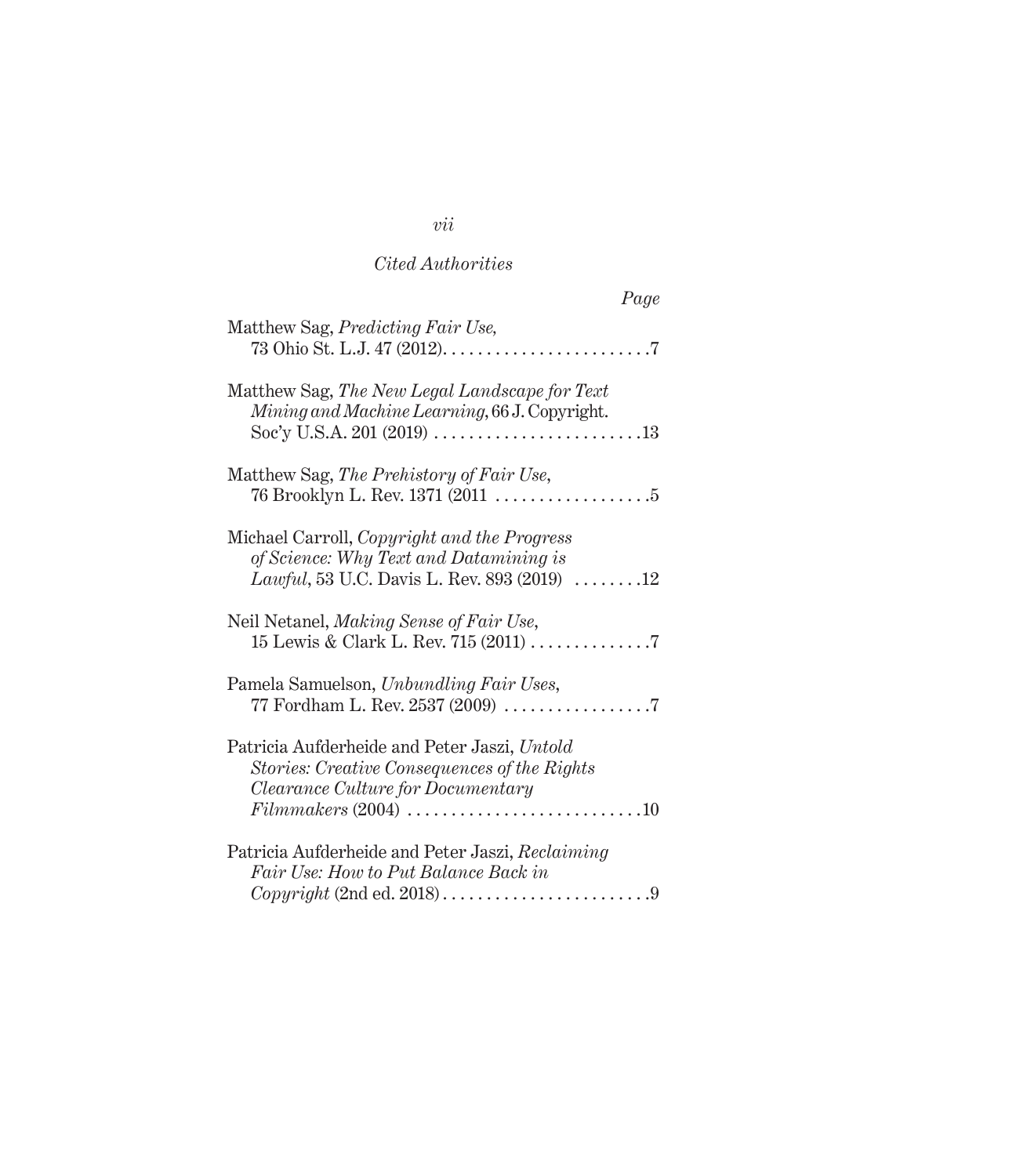# *viii*

# *Cited Authorities*

| Page                                                                                                                                                                        |
|-----------------------------------------------------------------------------------------------------------------------------------------------------------------------------|
| Patricia Aufderheide et al., Statement of<br>Best Practices in Fair Use of Collections<br>Containing Orphan Works for Libraries,<br>Archives, and other Memory Institutions |
| Pierre N. Leval, Campbell v. Acuff-Rose: Justice<br>Souter's Rescue of Fair Use, 13 Cardozo Arts                                                                            |
| Pierre N. Leval, Toward a Fair Use Standard,                                                                                                                                |
| $Print\ and\ Picture\ Collection, FreeLibrary.org \ldots 20$                                                                                                                |
| Productivity Commission, Inquiry Rep. No. 78,<br><b>Intellectual Property Arrangements,</b>                                                                                 |
| Prue Adler, Brandon Butler, and Krista Cox,<br>The Law and Accessible Texts: Reconciling<br>$Civil$ Rights and Copyrights $(2019)$ 14                                       |
| Sandra S. Phillips, A History of the Evidence,<br>The Paris Review (May 3, 2017). $\dots$ 19                                                                                |
|                                                                                                                                                                             |
| Society for Cinema and Media Studies'<br>Statement of Best Practices in Fair Use in<br>Teaching for Film and Media Educators 9                                              |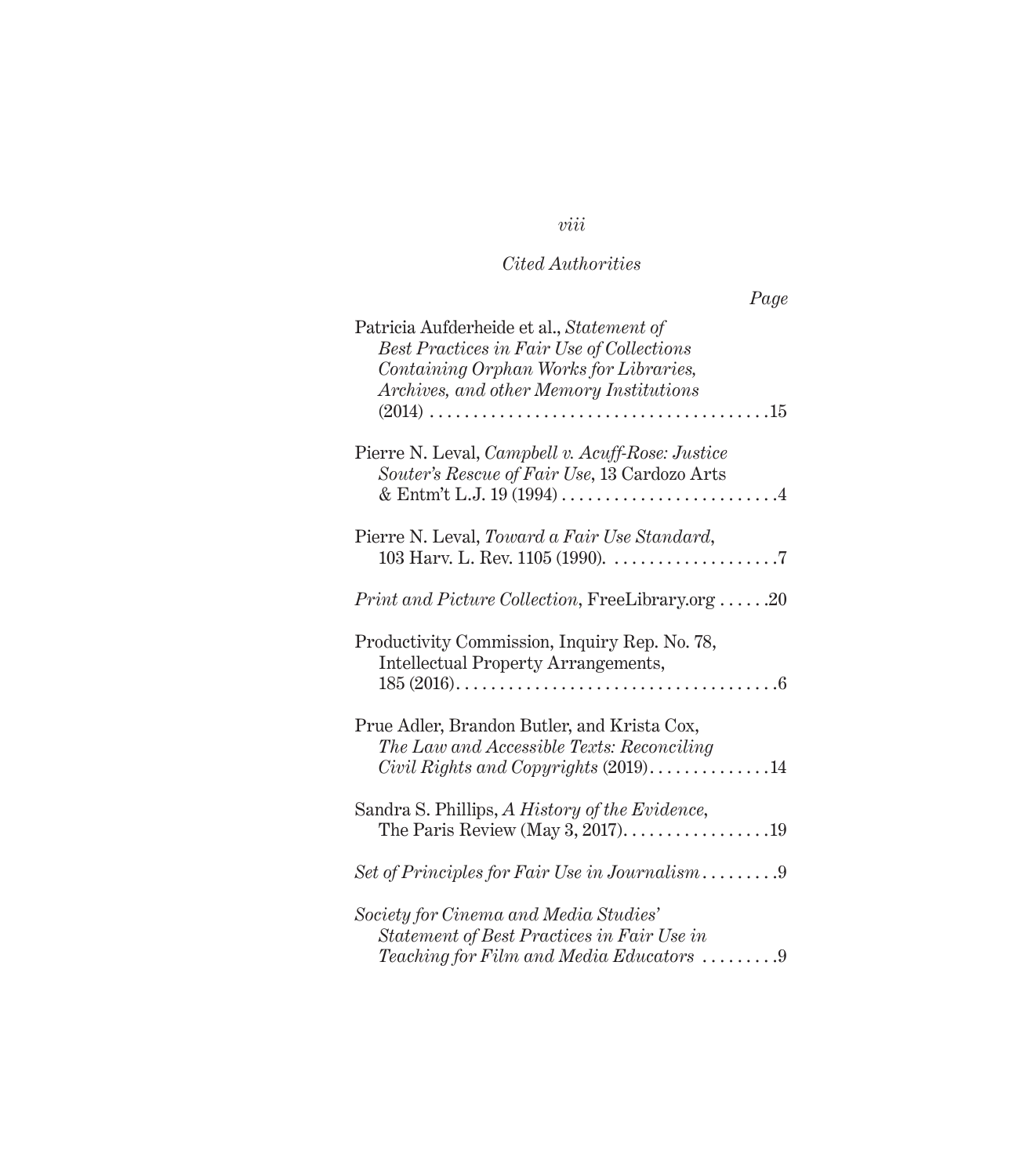|                                                                                   | Page |
|-----------------------------------------------------------------------------------|------|
| Society for Cinema and Media Studies'<br>Statement of Fair Use Best Practices for |      |
| $Media Studies Publishing \ldots \ldots \ldots \ldots \ldots \ldots \ldots 9$     |      |
| Statement of Best Practices in Fair Use in                                        |      |
| Collections Containing Orphan Works for                                           |      |
| Libraries, Archives, and other Memory                                             |      |
|                                                                                   |      |
| Statement of Best Practices in Fair Use of                                        |      |
| $Dance-Related \, Materials \dots \dots \dots \dots \dots \dots \dots 9$          |      |
| Statement on the Fair Use of Images for                                           |      |
|                                                                                   |      |
| <i>Vik Muniz</i> , Ben Brown Fine Arts                                            |      |

*ix*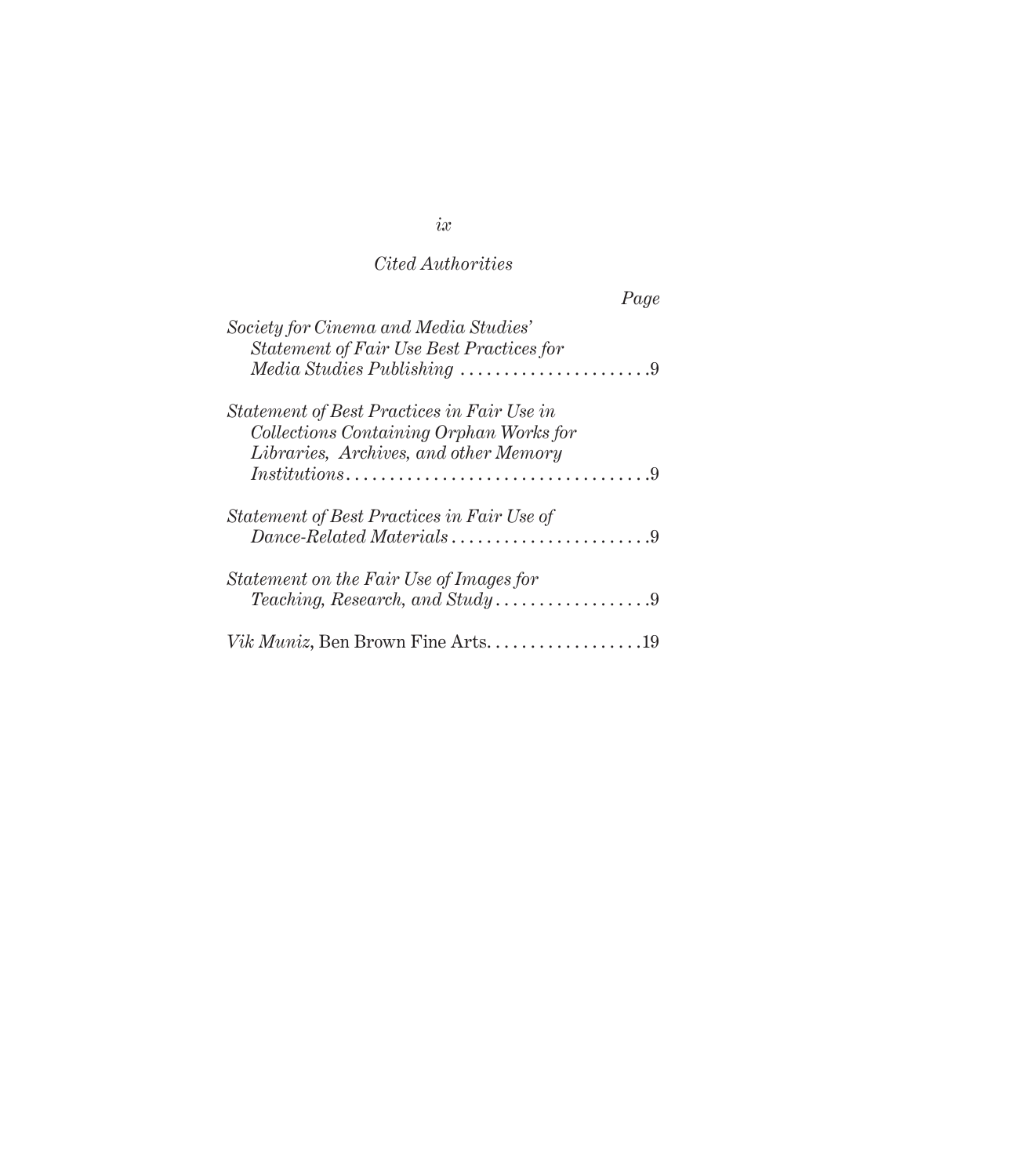#### **INTEREST OF AMICI CURIAE1**

Library Futures Institute ("LFI") is a grassroots non-profit organization representing a growing coalition of stakeholders, united behind our mission to empower libraries, archives, and other cultural institutions to engage with and stand up for their digital rights.

The Software Preservation Network ("SPN") is a non-profit organization established to advance software preservation through collective action. Its 20 institutional members are libraries, museums, and archives on the cutting edge of software preservation. These institutions rely on fair use to permit almost every aspect of their software preservation practice.

The EveryLibrary Institute ("ELI") is a public policy and tax policy research and training organization focusing on issues affecting the future of public, academic, and school libraries and the profession of librarianship in the United States and abroad. Its areas of interest include funding, copyright, ownership, the structure and governance of libraries, and the impact of library work on society.

The American Library Association ("ALA"), established in 1876, is a non-profit professional organization of more than 57,000 librarians, library trustees, and other

<sup>1.</sup> On May 2, 2022, counsel for both parties filed blanket consent to the filing of any amici curiae briefs that are timely. Under Rule 37.6, amicus affirms that no counsel for any party authored this brief in whole or in part, and no person other than amici or its counsel made a monetary contribution to fund the preparation or submission of this brief.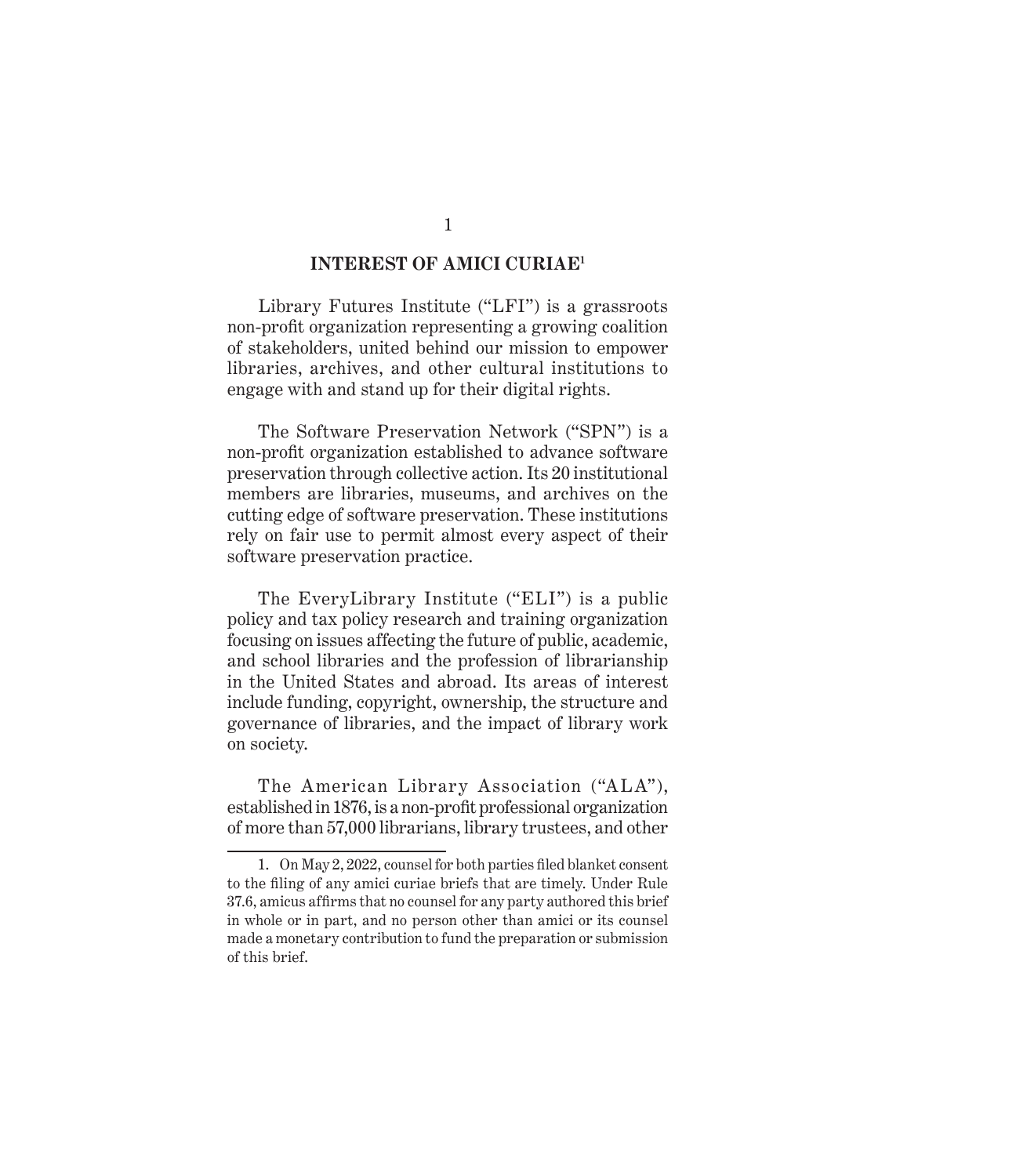friends of libraries dedicated to providing and improving library services and promoting the public interest in a free and open information society.

The Association of College and Research Libraries ("ACRL"), the largest division of the ALA, is a professional association of academic and research librarians and other interested individuals. It is dedicated to enhancing the ability of academic library and information professionals to serve the information needs of the higher education community and to improve learning, teaching, and research.

The Association of Research Libraries ("ARL") is an association of 126 research libraries in North America. ARL's members include university libraries, public libraries, and government and national libraries. ARL programs and services promote equitable access to and effective use of recorded knowledge in support of teaching and research.

Collectively, ALA, ACRL, and ARL represent over 117,000 libraries in the United States.

#### **SUMMARY OF ARGUMENT**

The Court's decision in this case may bear directly on the interests of visual artists who rely on existing works as raw material for their own creations, but it could also affect far more. As the Court considers how to decide this case in light of its deep and recently reaffirmed commitment to a robust fair use doctrine, it should keep in mind the substantial progress enabled by its past decisions. In particular, it should consider the interests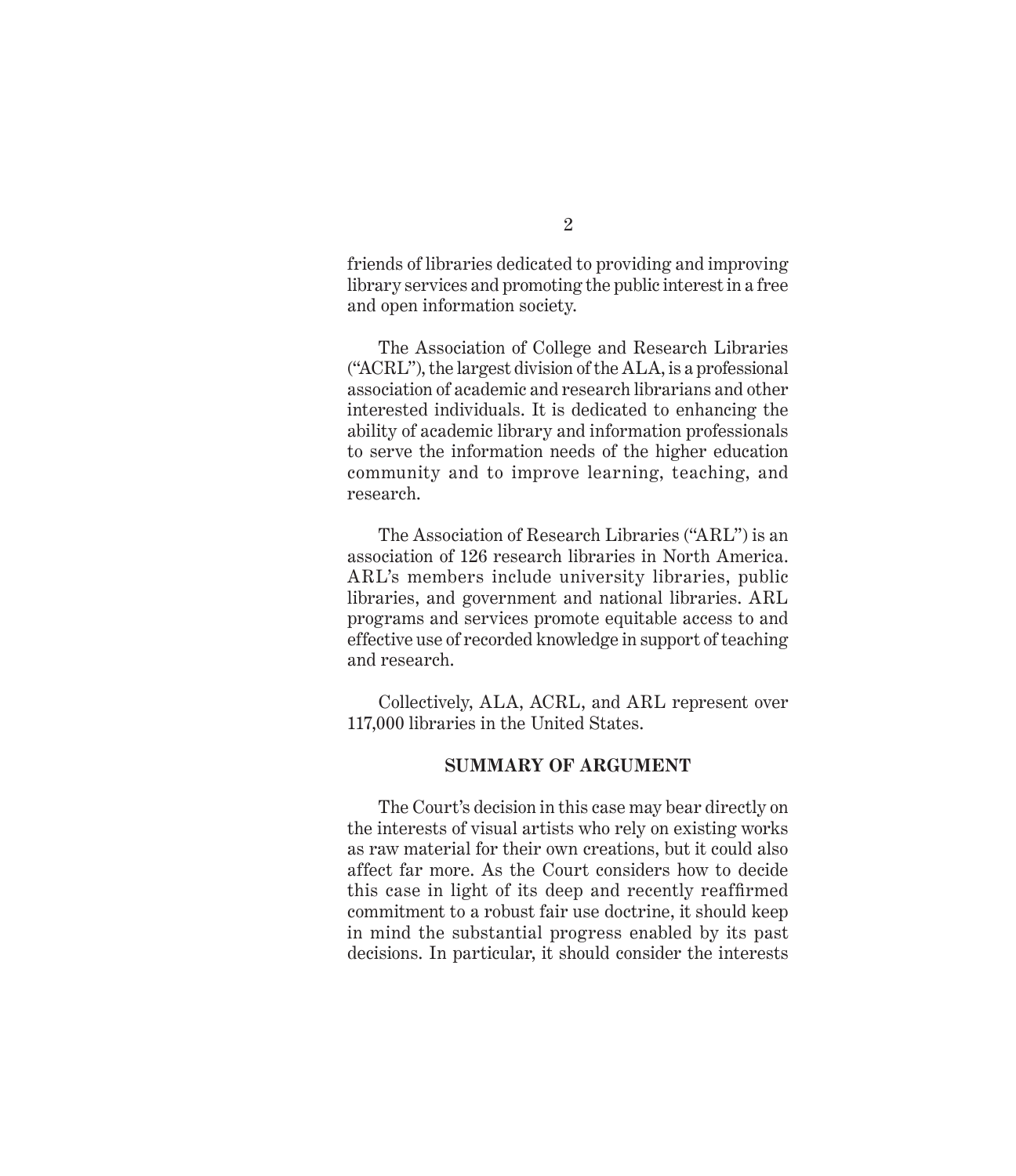of some of fair use's core beneficiaries: libraries, archives, cultural heritage institutions, and their users.

Fair use is an "equitable rule of reason" that "permits courts to avoid rigid application of the copyright statute when, on occasion, it would stifle the very creativity which that law is designed to foster." *Stewart v. Abend*, 495 U.S. 207 (1990) (internal quotation marks omitted). The jurisprudence that has evolved since *Campbell v. Acuff-Rose Music, Inc.*, 510 U.S. 569 (1994), through this Court's most recent transformative fair use determination in *Google LLC v. Oracle Am., Inc.*, 141 S. Ct. 1183 (2021), has focused on whether a second work or use has a different message, meaning, or purpose from that of the work being used. This understanding of fair use is particularly critical to research, education, librarianship, and the arts—as well as their continued accessibility—in the Twenty-First Century. *Amici* urge that the Court exercise great care to ensure that its reasoning in no way jeopardizes the *amici*'s transformative uses in support of research, teaching, scholarship, and learning.

This brief first argues that since *Campbell*, fair use has evolved into a stable right relied upon by a wide variety of practice communities, including libraries, archives, and their users, as well as documentary filmmakers, journalists, and art historians. The brief then explains how this stability has enhanced research, teaching, scholarship, and the preservation of cultural heritage, especially in the digital realm. This Court's opinion in *Google* deepened and reaffirmed its commitment to a robust fair use doctrine that serves as a shield for core domains like research and teaching. The Second Circuit's simplistic and at times incoherent treatment of transformative use is inconsistent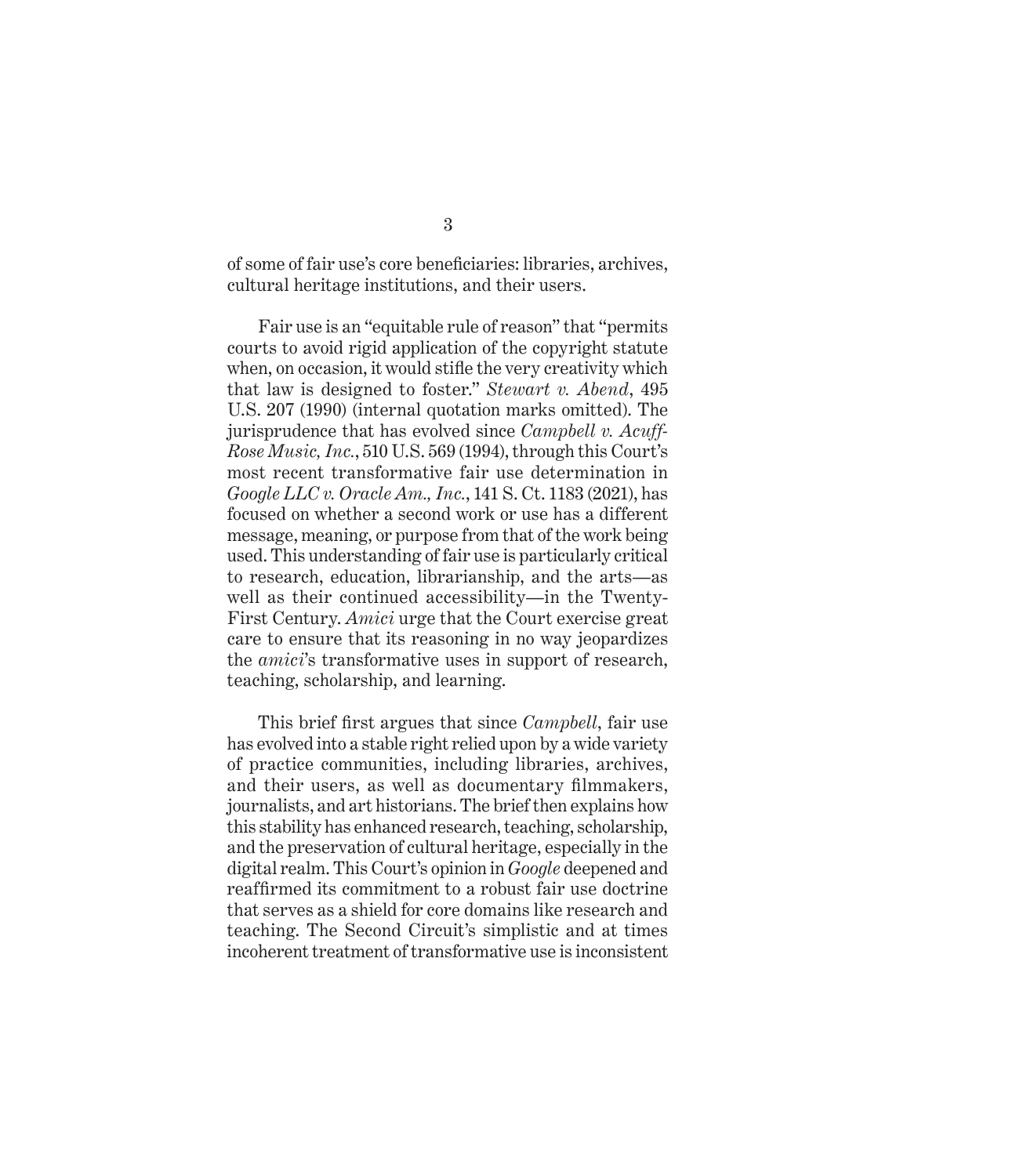with that line of reasoning. And lastly, as the stewards of many creative works in our collections, libraries, archives, and cultural heritage institutions do not want the legality of such specialized collections to be called into question by this fair use decision.

#### **ARGUMENT**

Fair use is a central part of modern copyright law. As the Court reaffirmed last term in *Google LLC v. Oracle Am., Inc.*, 141 S. Ct. 1183 (2021), fair use supports a multitude of new uses that further the "Progress of Science and useful Arts." U.S. Const. art. 1, § 8, cl. 8. Search engines, plagiarism detection software, digitization of books (so readers can search their contents), increasing access for people who have print disabilities, copying for virtual classroom use, and many other new technology-dependent uses rely on fair use. The Court should carefully consider the effects of a fair use decision in this case on the much wider set of uses that rely upon this doctrine. Its opinion in *Google* reaffirmed and extended the logic of *Campbell*, which in turn had "rescued" the rights codified in Section 107 after they had been "lost adrift for a turbulent decade." Pierre N. Leval, *Campbell v. Acuff-Rose: Justice Souter's Rescue of Fair Use*, 13 Cardozo Arts & Entm't L.J. 19, 19 (1994). In its *Campbell* opinion, this Court laid the foundation for a new generation of innovation, creativity, preservation, and learning. Its opinion in this case should avoid any adverse impact on *Campbell* and its progeny, including *Google*, which have been essential to copyright achieving its central aims—promoting the progress of science and art in teaching, scholarship, and research.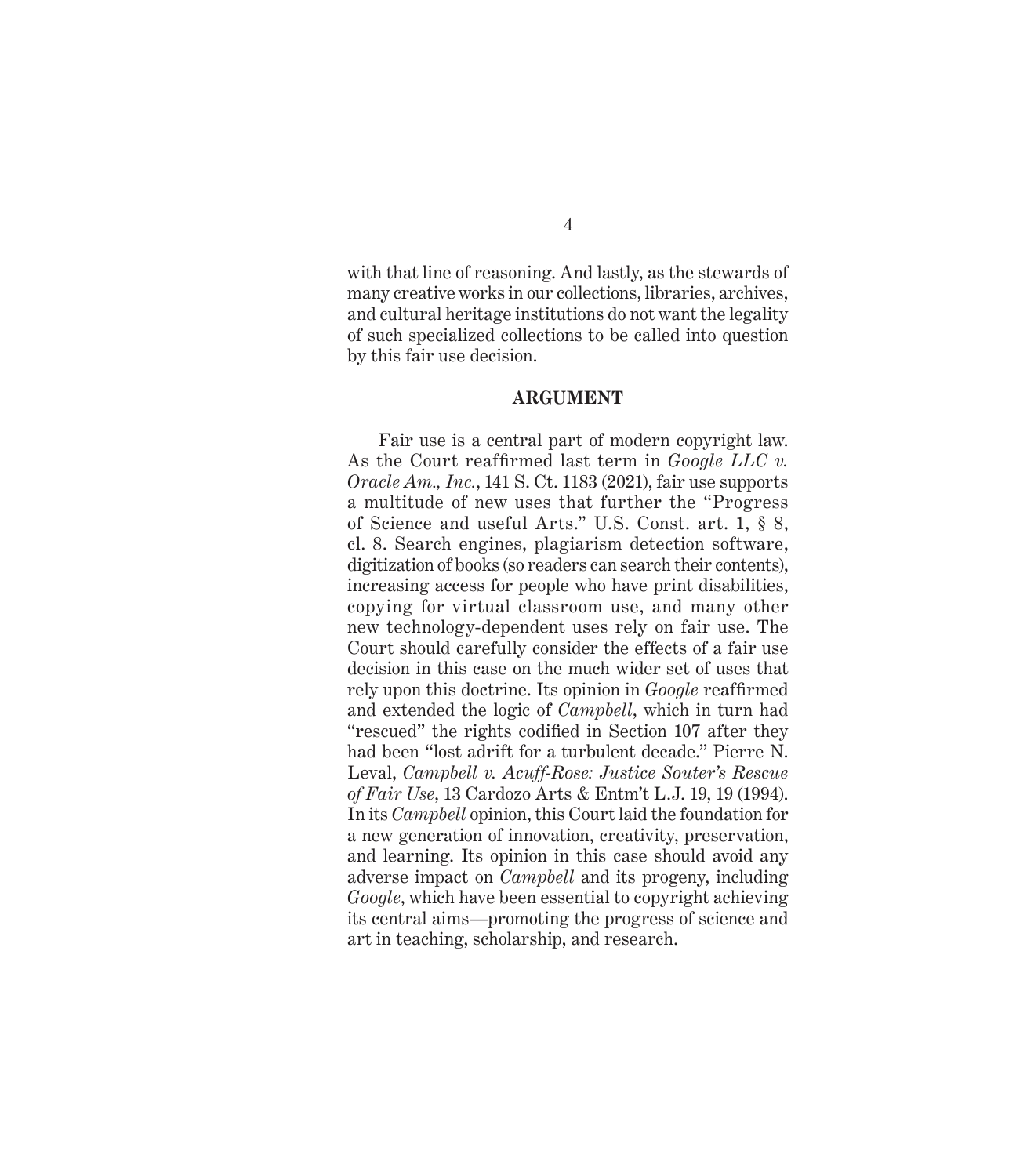#### **I. Fair Use is a Vital and Stable Codified Right**

Fair use both "permits and requires courts to avoid rigid application of the copyright statute, when, on occasion, it would stifle the very creativity that law is designed to foster." *Campbell,* 510 U.S. at 577 (internal quotation omitted). From the earliest days of the Anglo-American copyright system, allowances for nonpermissioned reuse of works were considered important to foster productive recasting of ideas, new criticism, refinement, and commentary. *See* Matthew Sag, *The Prehistory of Fair Use*, 76 Brooklyn L. Rev. 1371 (2011) (tracing fair use and "fair abridgment" back to early English caselaw). When Congress codified fair use as Section 107 of the 1976 Copyright Act, it did so explicitly "[n]otwithstanding the provisions of sections 106 and 106A." 17 U.S.C. § 107. And, in turn, Congress made the copyright holder's rights in Sections 106 and 106A expressly "[s]ubject to" Section 107. 17 U.S.C. §§ 106-106A. Due to this "notwithstanding-subject to" relationship, fair use statutorily inheres in and shapes the rights of copyright holders. The "right of fair use," 17 U.S.C. § 108(f)(4), is a cornerstone of the Copyright Act.

Described as an "equitable rule of reason," *Sony Corp. v. Universal City Studios, Inc.*, 464 U.S. 417, 448 (1984) (citation omitted), fair use's flexible, principle-based approach has allowed U.S. copyright law to successfully adapt to new technology. This has included now-ubiquitous technology such as home video recording devices, *id*., and search engines*. See Kelly v. Arriba Soft Corp*., 336 F.3d 811 (9th Cir. 2003). *See also* Fred von Lohmann, *Fair Use as Innovation Policy*, 23 Berkeley Tech. L.J. 829, (2008) (describing how fair use supports everyday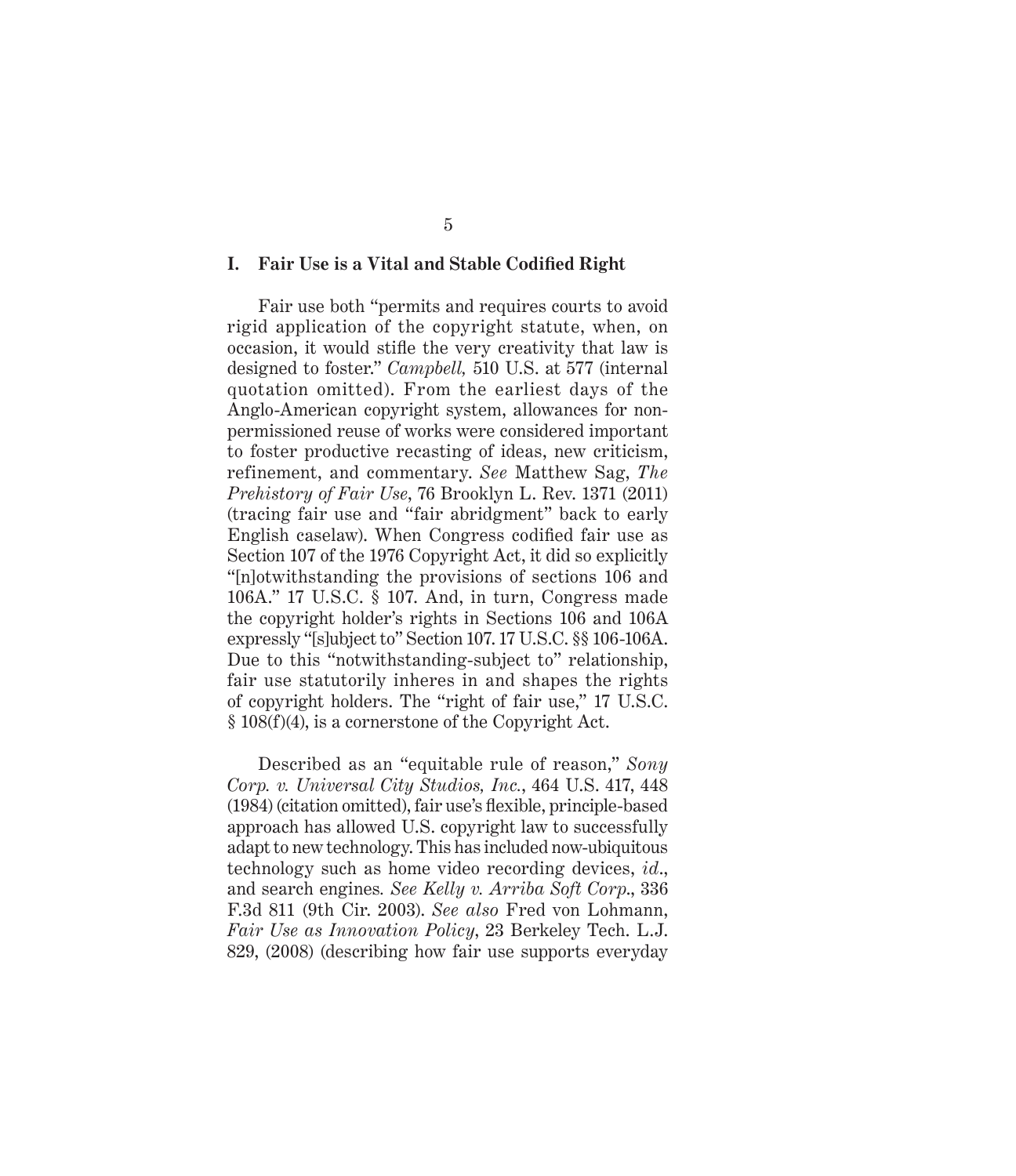personal copying using devices such as DVRs and MP3 players); Jonathan Band, *Google and Fair Use*, 3 J. Bus. & Tech L. 1 (2008). The flexibility that fair use provides has been a hallmark of U.S. technology policy. Recognizing that this flexibility has given U.S. technology companies a competitive advantage, other jurisdictions have adopted the fair use framework, including Israel, Korea, Singapore, Malaysia, Taiwan, and Hong Kong. *See* Jonathan Band, *The Global API Copyright Conflict*, 31 Harvard J. Law & Technology 615 (2018)*.* In Australia, after an exhaustive inquiry, including a cost-benefit analysis of the adoption of fair use, the Australian Productivity Commission concluded, "[a]dopting fair use would benefit creators and innovators, Australian consumers, schools, other education institutions, libraries and archives." Productivity Commission, Inquiry Rep. No. 78, Intellectual Property Arrangements, 185 (2016). *See also* Ian Hargreaves, *Digital Opportunity: A Review of Intellectual Property and Growth* 44 (2011) (acknowledging the benefits of the flexibility afforded by fair use).

One of the most significant alignments in fair use caselaw began in earnest with this Court's decision in *Campbell v. Acuff-Rose*, which addressed the reuse of elements of a musical composition in a subsequent parody. A critical part of the fair use analysis, the *Campbell* Court explained, was whether a given use was "transformative." *See* 510 U.S. at 579. The Court stated that "the central purpose of this investigation is to see, in Justice Story's words, whether the new work merely 'supersede[s] the objects' of the original creation . . . or instead adds something new, with a further purpose or different character, altering the first with new expression, meaning, or message; it asks, in other words, whether and to what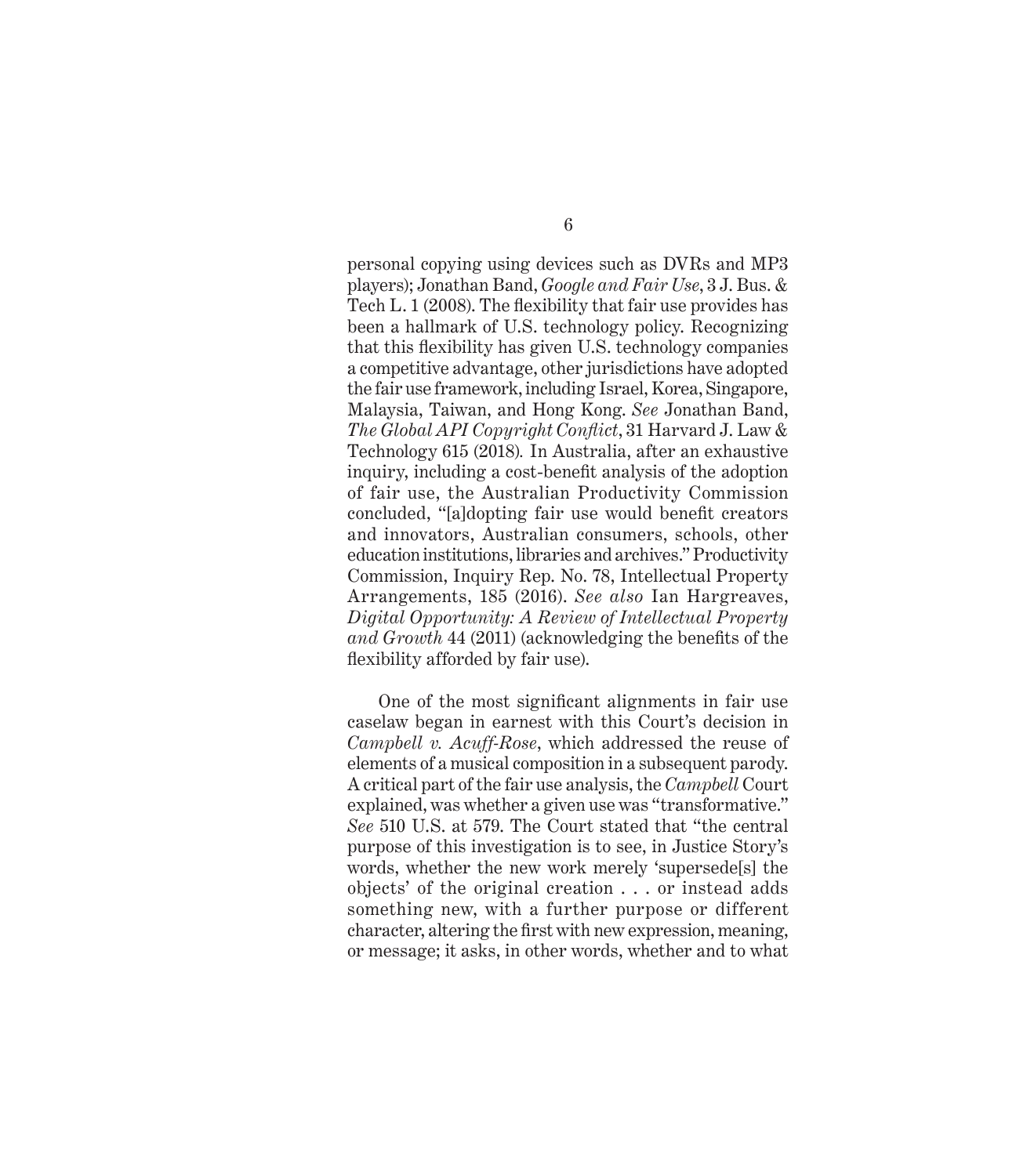extent the new work is 'transformative.'" *Id*. (citations omitted). While not strictly required to find fair use, such transformative new uses generally further the goal of copyright to promote science and the arts, and therefore tend to be heavily favored in the fair use calculus. *See id.*  In this way, the law recognizes that creators must have the freedom to build upon existing elements of culture whether from visual arts or computer code—to create new works that further enrich our society and advance the very purposes of copyright law. *Id*.; *see also* Pierre N. Leval, *Toward a Fair Use Standard*, 103 Harv. L. Rev. 1105, 1109 (1990).

Over the last decade, several empirical studies of U.S. fair use caselaw have highlighted significant alignment among courts on both analysis of the specific fair use factors as well as overall outcomes of clusters of similar cases. *See* Matthew Sag, *Predicting Fair Use,* 73 Ohio St. L.J. 47, 47 (2012) ("[T]he fair use doctrine is more rational and consistent than is commonly assumed."); Pamela Samuelson, *Unbundling Fair Uses*, 77 Fordham L. Rev. 2537, 2541 (2009) ("This Article argues that fair use law is both more coherent and more predictable than many commentators have perceived once one recognizes that fair use cases tend to fall into common patterns  $\dots$ "); Barton Beebe, *An Empirical Study of U.S. Copyright Fair Use Opinions*, 1978-2005, 156 U. Penn. L Rev. 549, 621 (2008) ("In practice, judges appear to apply section 107 in the form of a cognitively more familiar two-sided balancing test in which they weigh the strength of the defendant's justification for its use, as that justification has been developed in the first three factors, against the impact of that use on the incentives of the plaintiff."); Neil Netanel, *Making Sense of Fair Use*, 15 Lewis &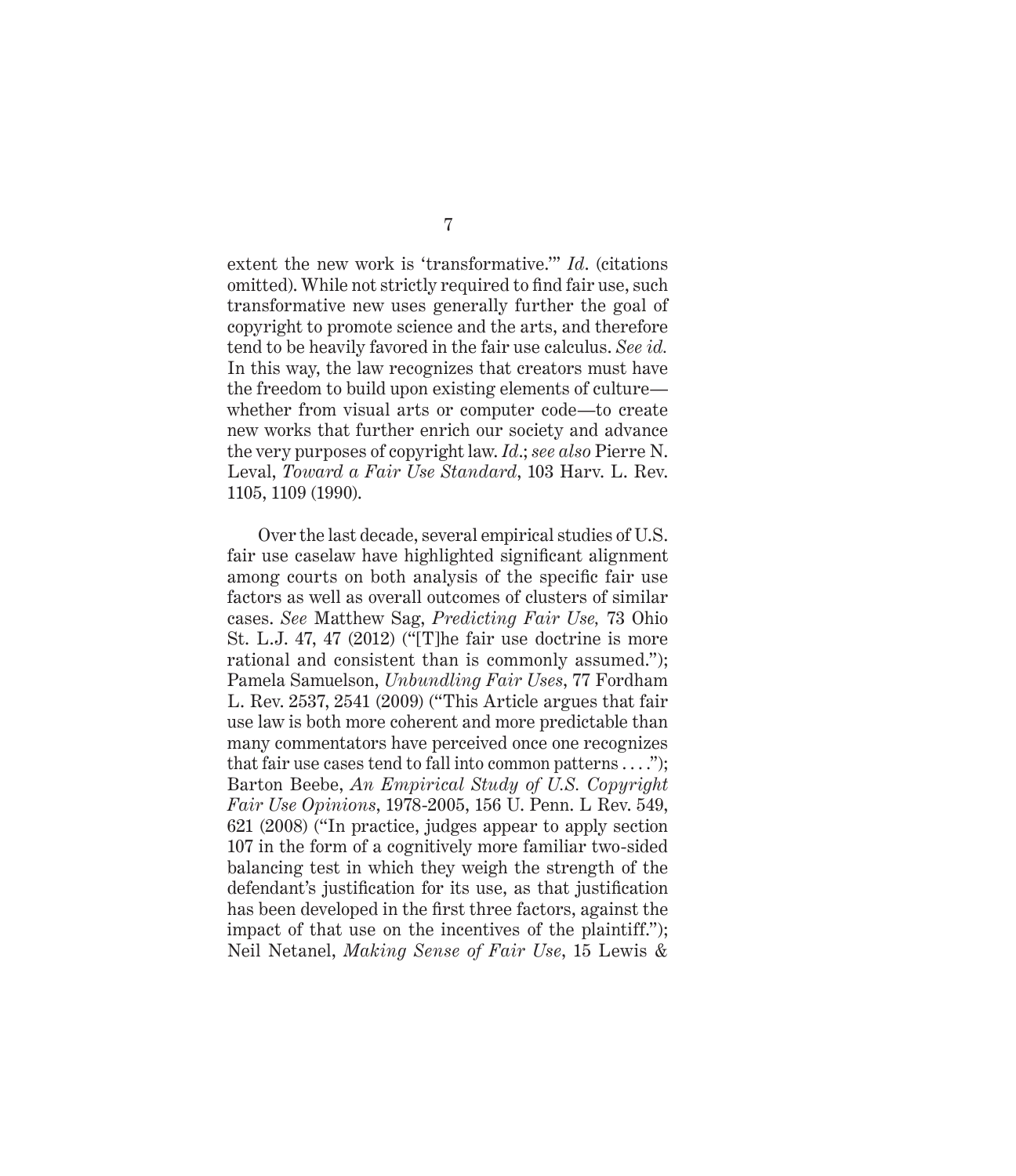Clark L. Rev. 715, 719 (2011) ("Looking at fair use's recent historical development, on top of Beebe's and Sag's statistical analyses and Samuelson's taxonomy of uses, reveals greater consistency and determinacy in fair use doctrine than many previously believed was the case."); Clark Asay, *Is Transformative Use Eating the World?*, 61 Boston Col. L. Rev. 905, 912 (2020) ("[O]ver time there has been a steady progression of both appellate and district courts adopting the transformative use paradigm, with modern courts relying on it nearly ninety percent of the time.").

Fair use's consistency and coherence after *Campbell*  is further evident in the diverse practice communities that have announced their own fair use best practices and successfully relied on them. Documentary filmmakers, for example, created the *Documentary Filmmakers' Statement of Best Practices in Fair Use*, a relatively short and simple document that explains how and why fair use permits several commonly recurring uses of copyrighted works in documentaries. Ass'n of Indep. Video and Filmmakers et al., *Documentary Filmmakers' Statement of Best Practices in Fair Use* (2004). Communications scholars, poets, artists and art historians, and journalists, among many others, have followed suit, developing and promulgating fair use best practices grounded in *Campbell*'s transformative use paradigm.<sup>2</sup>

<sup>2.</sup> Anthony Falzone and Jennifer Urban helpfully summarize the effect of these best practices in *Demystifying Fair Use: The Gift Of The Center For Social Media Statements Of Best Practices*, 57 J. Copyright Soc'y 337 (2010). Many of these statements of best practices in fair use have been coordinated by the Center for Media and Social Impact at American University. *See, e.g*., *Code of Best Practices in Fair Use in Academic and Research Libraries*; *Set of*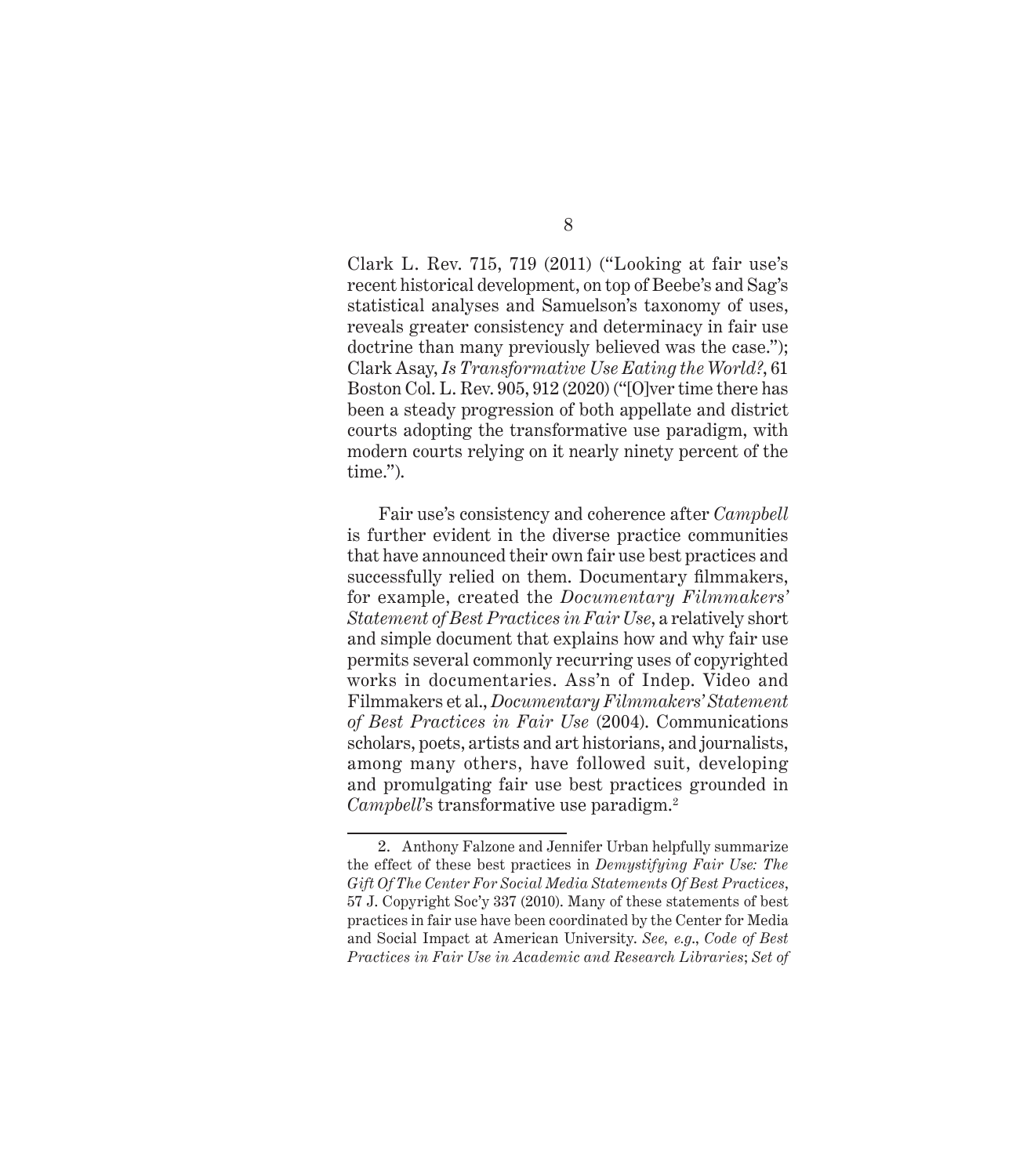9

Nearly all of these best practice documents begin with a recognition that fair use is central to core activities of the community. They then address how to apply the fair use right, and in particular the transformative use standard, to the community's work. For example, the *Documentary Filmmakers' Statement* gives guidance on quoting from copyrighted works in support of a filmmaker's argument, using copyrighted material that is captured incidentally (such as music playing at filmed locations), and using archival footage.

These best practices are often developed in response to a perceived challenge to community mission or values from a "permissions culture" originating from the era before *Campbell*. Documentary filmmakers, for example,

*Principles for Fair Use in Journalism*; *Code of Best Practices in Fair Use for the Visual Arts*; *Documentary Filmmakers' Statement of Best Practices in Fair Use*; *Code of Best Practices for Fair Use in Software Preservation*; *Fair Use and Sound Recordings: Lessons for Community Practice*; *Code of Best Practices in Fair Use for Online Video*; *Code of Best Practices for Fair Use in Poetry*; *Statement of Best Practices in Fair Use of Dance-Related Materials*; *Society for Cinema and Media Studies' Statement of Fair Use Best Practices for Media Studies Publishing*; *Society for Cinema and Media Studies' Statement of Best Practices in Fair Use in Teaching for Film and Media Educators*; *Statement on the Fair Use of Images for Teaching, Research, and Study*; *Code of Best Practices in Fair Use for Scholarly Research in Communications*; *Statement of Best Practices in Fair Use in Collections Containing Orphan Works for Libraries, Archives, and other Memory Institutions*; *Code of Best Practices in Fair Use in OpenCourseWare*; and *Code of Best Practices in Fair Use for Media Literacy Education*. All are collected together at https://cmsimpact.org/codes-of-best-practices/. *See also* Patricia Aufderheide and Peter Jaszi, *Reclaiming Fair Use: How to Put Balance Back in Copyright* (2nd ed. 2018).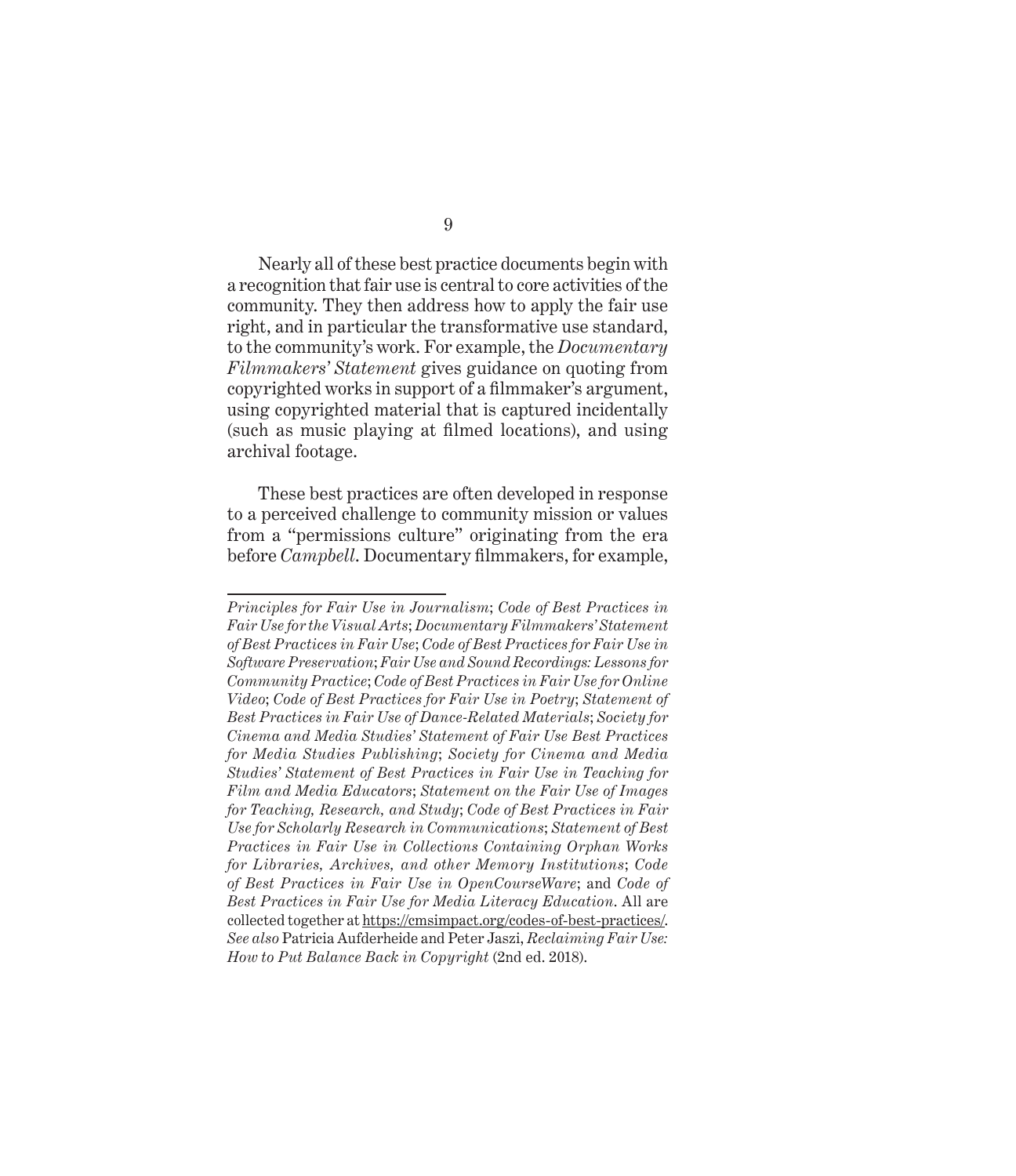were spurred to action when they noticed that certain kinds of projects were being systematically avoided due to copyright concerns. Patricia Aufderheide and Peter Jaszi, *Untold Stories: Creative Consequences of the Rights Clearance Culture for Documentary Filmmakers* (2004). When a culture of fair use avoidance takes hold, projects can be abandoned or modified, or scarce budgets spent needlessly on expensive permissions, out of fear and uncertainty. Fair use provides a powerful tool in these situations where, as the Court said in *Campbell*, to require permission "would stifle the very creativity that law is designed to foster." 510 U.S. at 577.

#### **II. Research, Teaching, Scholarship, and Preservation Rely on the Stability of Fair Use**

Research, teaching, scholarship, and preservation are especially important to the copyright system. Located at the heart of the Constitutional prerogative to advance "the Progress of Science and useful Arts," teaching, scholarship, research, and preservation are singled out repeatedly for special treatment in the Copyright Act. *See* 17 U.S.C. § 108 (statutorily authorized noninfringing uses for libraries and archives); § 110(1) and (2) (statutorily authorized noninfringing uses for classroom teaching); § 121 (statutorily authorized noninfringing uses for people who have print disabilities);  $\S$  504(c)(2) (limitation on liability for employees of educational institution, library or archives); § 512(f) (special safe harbor from liability for online uses); § 1201(d) (exemption for libraries, archives, and educational institutions from the prohibition on the circumvention of technological protection measures); § 1203(5)(B) (limitation on liability for libraries, archives, and educational institutions); § 1506(aa) (preemptive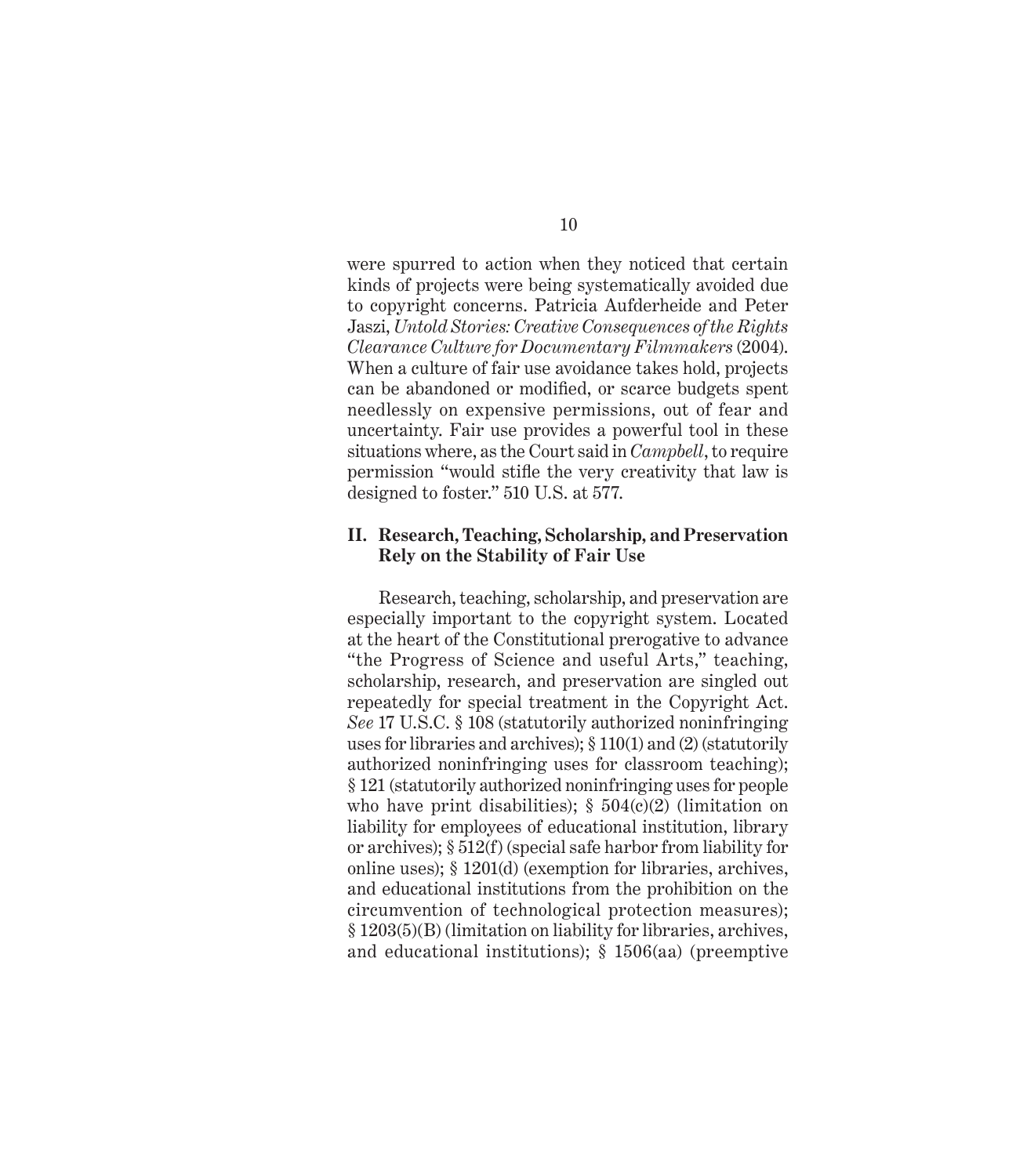opt-out by libraries and archives from claims brought before the Copyright Claims Board). For fair use, Congress similarly identified "teaching," "research," and "scholarship" in the statutory fair use preamble as examples of uses that would ordinarily be found to be fair. 17 U.S.C. § 107 (2019).3 *Google* reiterated the centrality of research and teaching in the fair use ecosystem, insisting that the transformative use analysis "go further" in the context of computer programs and "examine the copying's more specifically described 'purpose[s]' and 'character'" to avoid an approach that might "severely limit" the scope of fair use of computer programs in paradigm cases such as "for teaching or research." 141 S. Ct. 1203.

Fair use has always been integral to library uses of copyrighted works. Before Section 108 was created in the Copyright Act of 1976, libraries frequently relied on early fair use common law almost exclusively for making accessible copies for patrons. Section 108 acknowledges the importance of fair use for libraries a number of times in both the text of the Act itself and in its legislative history. H.R. Rep. No. 94-1476 (1976); ("Nothing in this section…(4) in any way affects the right of fair use as provided by section 107" 17 U.S.C. § 108 (f)(4) (2022)).

It is difficult to overstate the importance of fair use, as "rescued" by this Court in *Campbell*, to the daily activities of librarians, researchers, teachers, and students. Libraries rely on fair use to preserve and provide fragile

<sup>3.</sup> Indeed, the Eleventh Circuit recognized that an educational use was favored under the first fair use factor even if it was not transformative. *Cambridge Univ. Press v. Patton*, 769 F.3d 1232 (11th Cir. 2014).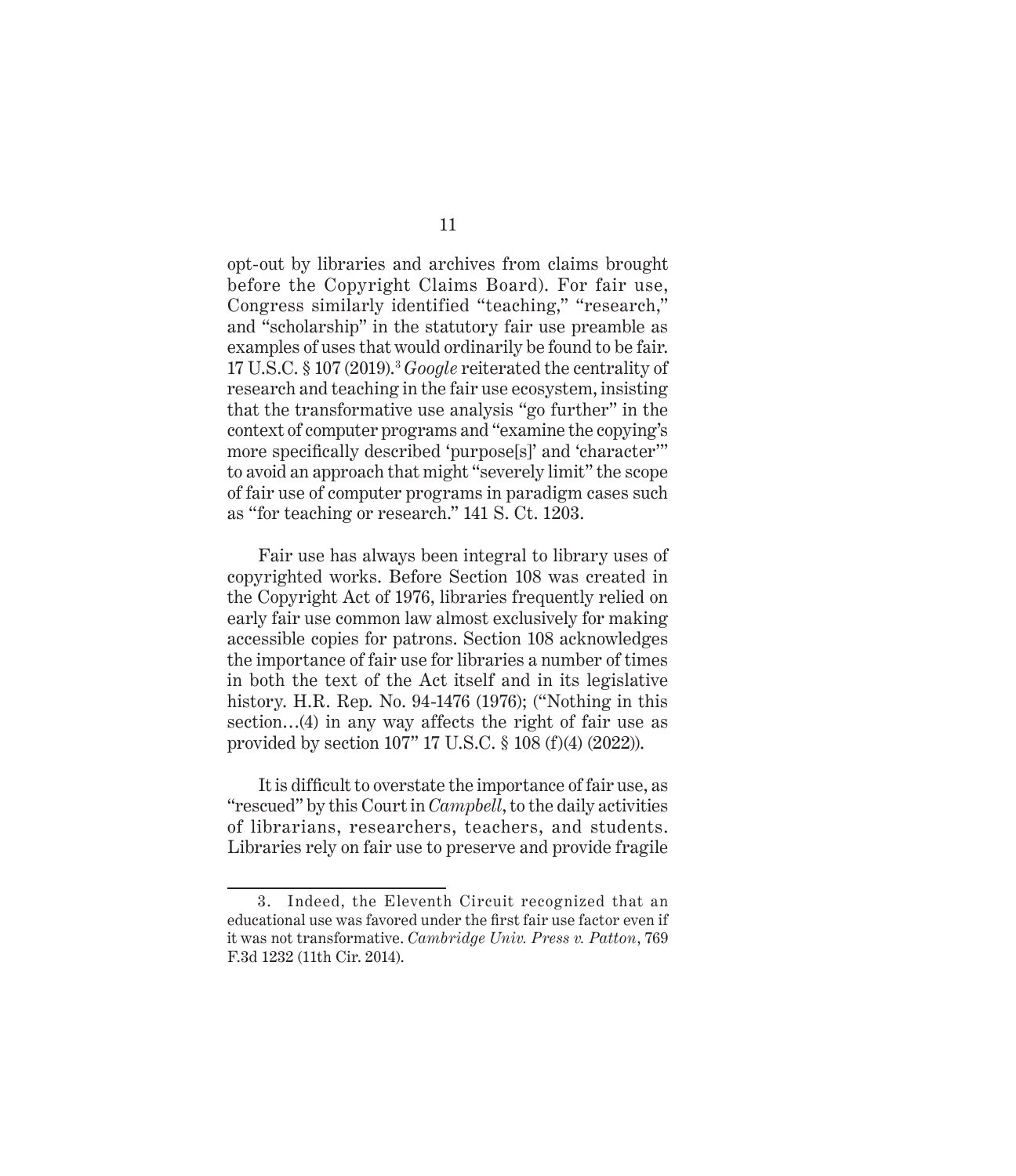materials for researchers, or to provide one-off copies of an image for a student writing a term paper. Teachers at all levels rely on fair use to allow them to share course materials digitally with students, who can engage in virtual classroom settings to criticize and comment on original works. Students rely on fair use when they create podcasts, video essays, and multimedia presentations that include images, text, sound recordings, and audiovisual works. Fair use becomes even more important when students share their work with the public online or through eventual publication as journal articles, books, or works of art.

Beyond those everyday uses, a great deal of research now depends on fair use to enable the digital reproduction of entire sets of texts for computational analysis, using text and data-mining techniques to yield new insights into topics ranging from the emergence of the COVID-19 pandemic to how language and culture have developed over time. Eric Niiler, *An AI Epidemiologist Sent the First Warnings of the Wuhan Virus*, Wired, Jan. 25, 2020, https://www.wired.com/story/ai-epidemiologist-wuhanpublic-health-warnings/ [https://perma.cc/9AZC-DNNE;] Matthew Jockers, *Macroanalysis: Digital Methods and Literary History* (2013); Michael Carroll, *Copyright and the Progress of Science: Why Text and Datamining is Lawful*, 53 U.C. Davis L. Rev. 893 (2019).

Libraries can foster these new research projects and the creation of new research tools based on precedent in the most significant recent case for library and educational users: *Authors Guild, Inc. v. HathiTrust*, 755 F.3d 87 (2d Cir. 2014), a suit brought by the Authors Guild against five universities and their collective digital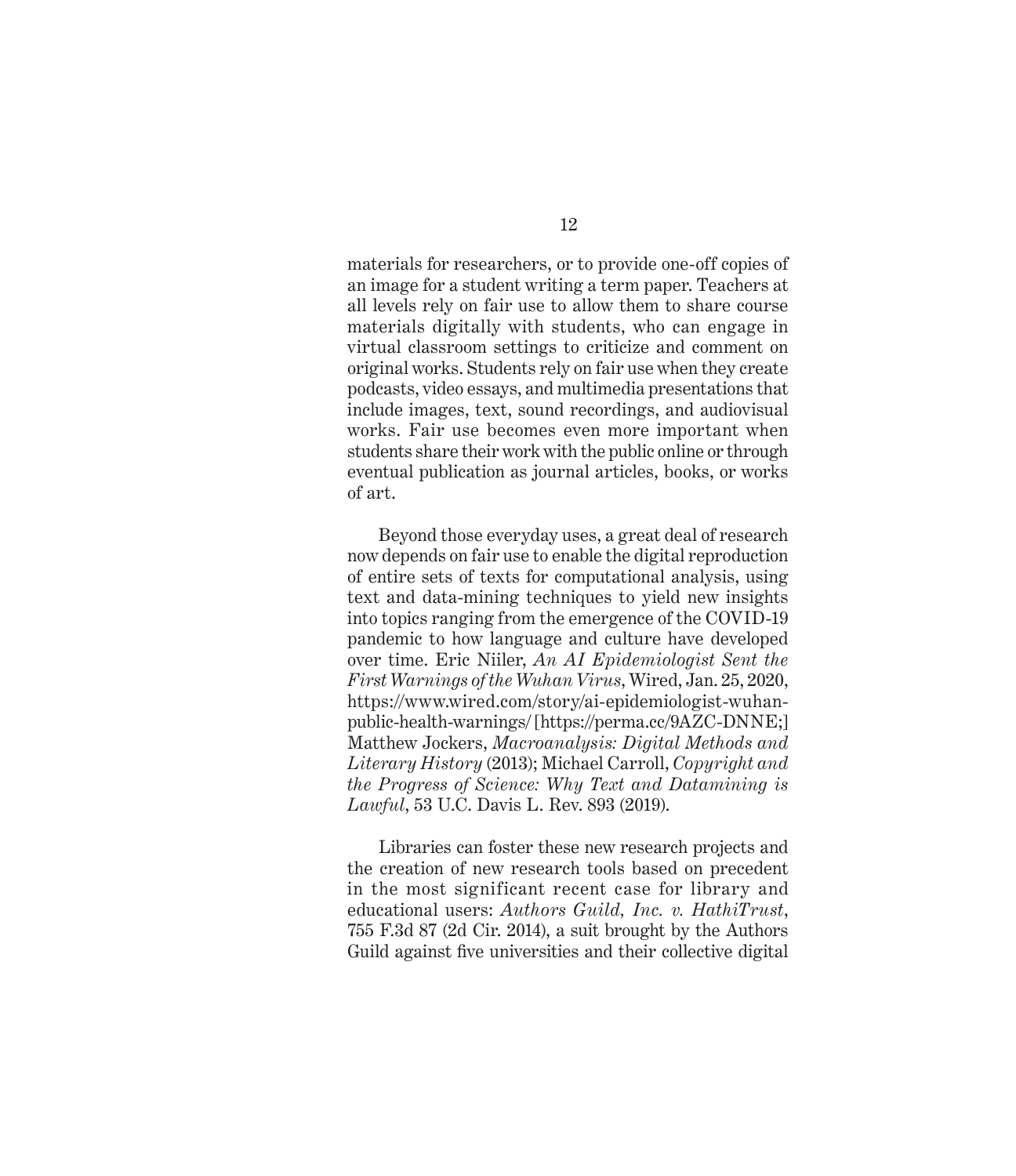library, "HathiTrust," which was created from scans of their collections. The university libraries in that case had millions of books scanned for the purpose of, among other things, allowing full-text search. In the HathiTrust system, digital files could be searched for particular words or phrases, and responsive page locations would be returned to the user, though users could not access or read the text of the books themselves. The Second Circuit applied the reasoning from the search engine cases noted above, holding that "the creation of a full-text searchable database is a quintessentially transformative use." *Id*. at 97. This was because "the result of a word search is different in purpose, character, expression, meaning, and message from the page (and the book) from which it is drawn. Indeed, we can discern little or no resemblance between the original text and the results of the . . . full-text search." *Id.*<sup>4</sup> In writing for the district court, Judge Harold Baer noted, "I cannot imagine a definition of fair use that would not encompass the transformative uses made by Defendants' [mass digitization project] and would require that I terminate this invaluable contribution to the progress of science and cultivation of the arts." *Authors Guild, Inc. v. HathiTrust,* 902 F. Supp. 2d 445, 464 (S.D.N.Y. 2012). The Second Circuit largely agreed. 755 F.3d at 97.

<sup>4.</sup> Professor Matthew Sag characterizes acts of copying which do not communicate the author's original expression to the public as "nonexpressive uses." Matthew Sag, *Copyright and Copyreliant Technology*, 103 Nw. U. L. Rev. 1607, 1624 (2009). It should be noted that these fair use-enabled research tools have significant commercial applications as well. *See Authors Guild v. Google, Inc.*, 804 F.3d 202 (2d Cir. 2015). Indeed, fair use facilitates the ingestion of the enormous amounts of data necessary to "train" artificial intelligence processes. *See* Matthew Sag, *The New Legal Landscape for Text Mining and Machine Learning*, 66 J. Copyright. Soc'y U.S.A. 201 (2019).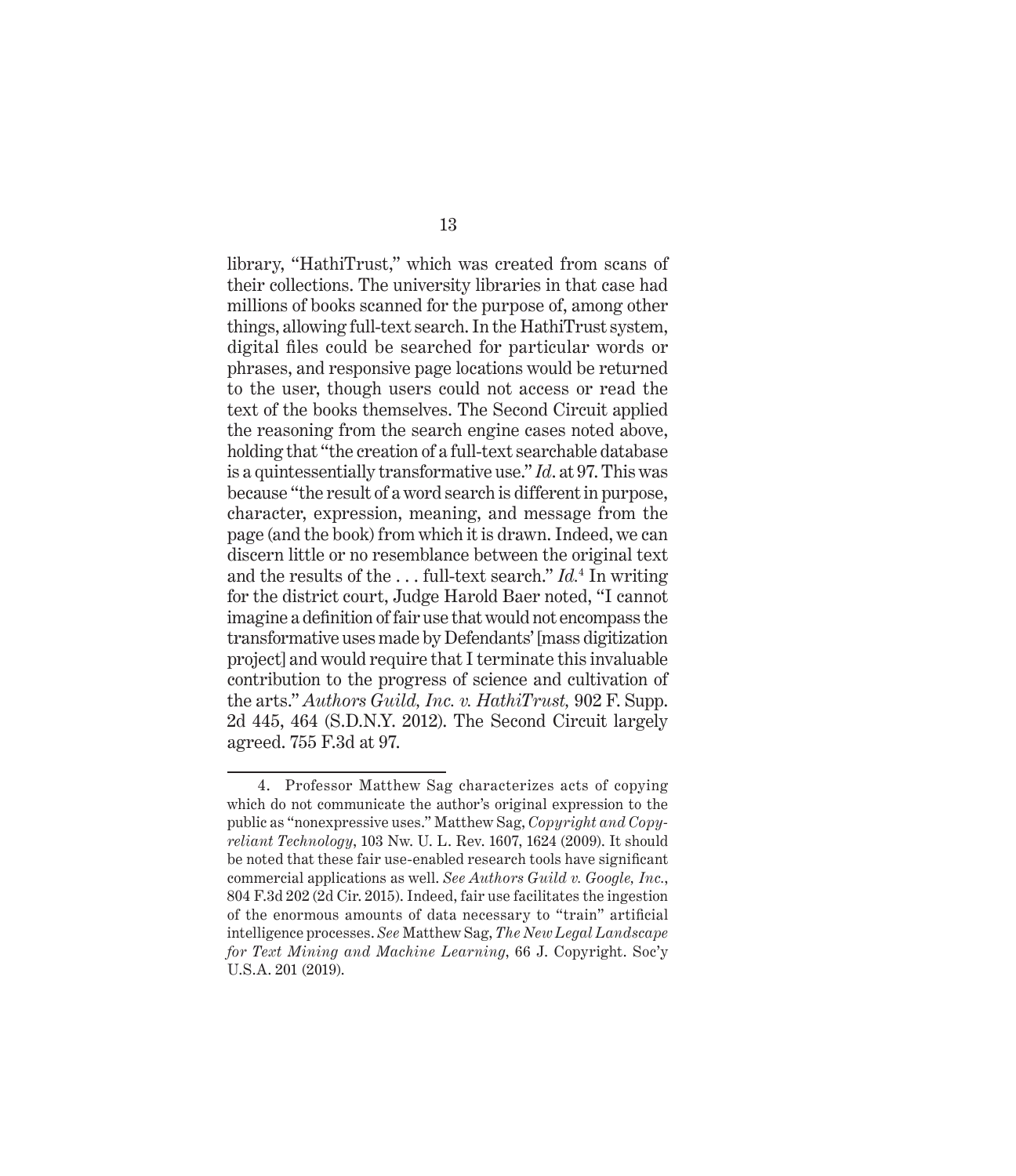Additionally, the *HathiTrust* court recognized that by storing digital copies of the books, HathiTrust "preserves them for generations to come, and ensures that they will still exist when their copyright terms lapse." *Id*. at 103. When this Court rejected a constitutional challenge to retroactive extension of copyright terms in *Eldred v. Ashcroft,* 537 U.S. 186 (2003), it invoked fair use as a crucial "safety valve" that would ensure that copyright did not unduly interfere with the First Amendment. Copyright terms that can easily exceed a century far outstrip both the commercial life of most works and the usable life of many media formats. Chris Hubbles, *No Country For Old Media?,* 65 J. Copyright Soc'y U.S.A. 271 (2018). Most software titles are obsolete in less than a decade, and the previous 20 years have seen several generations of digital storage media rise and fall. Fair use empowers libraries, archives, and other cultural heritage institutions to take action to preserve valuable works, including software, webpages, and other digital media, before it is too late.

Digitization pursuant to fair use also holds great promise for making collections more accessible for disabled users. Relying on the *HathiTrust* fair use holding, among other key sources, a coalition led by the University of Virginia is working to link several massive repositories of digital text and make them easier for universities to use as sources of remediated accessible text for print-disabled users. Prue Adler, Brandon Butler, and Krista Cox, *The Law and Accessible Texts: Reconciling Civil Rights and Copyrights* (2019).

Libraries and librarians, along with archivists and other cultural heritage professionals, are among the communities of users that have developed and documented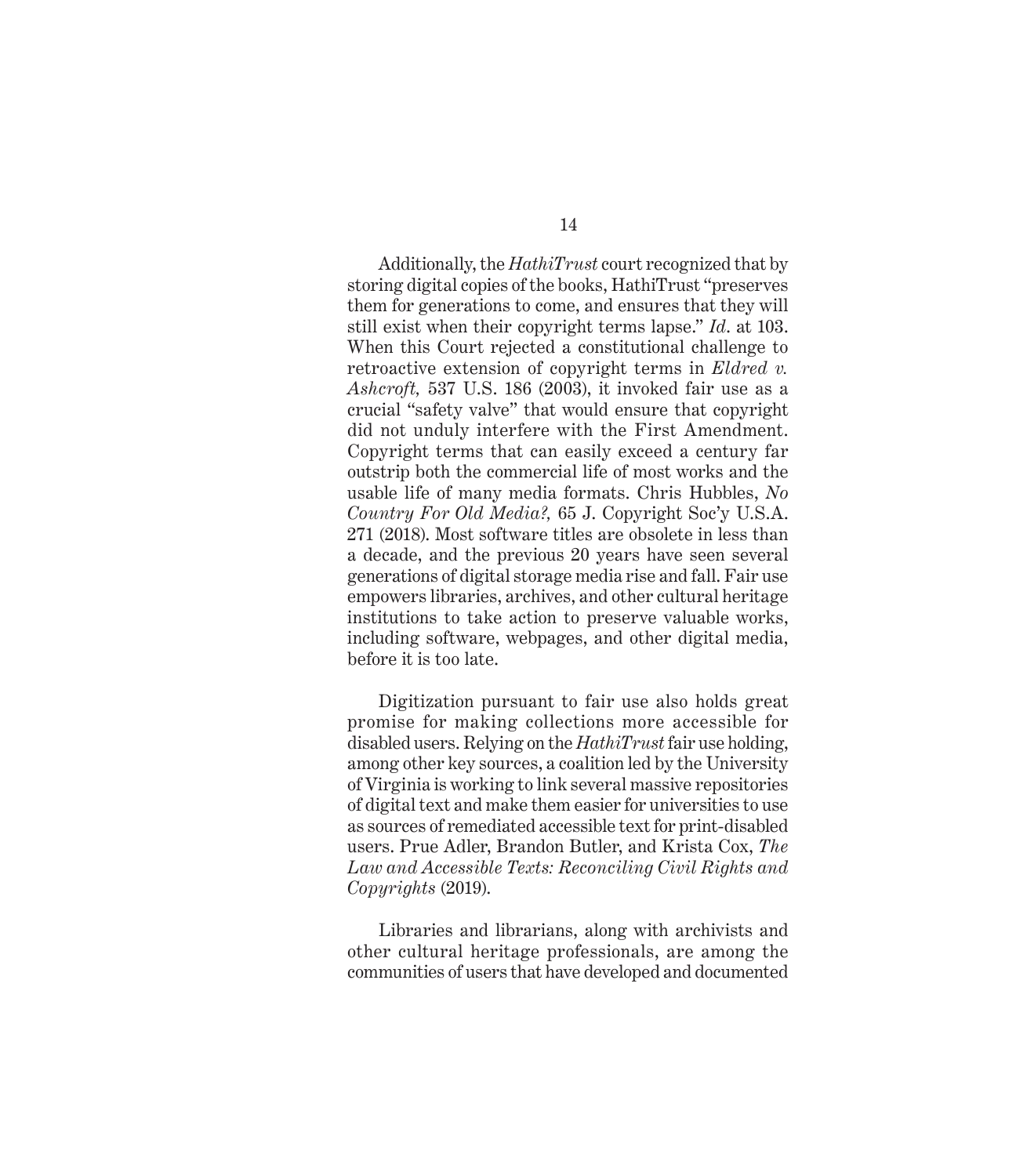their own best practices for fair use under *Campbell* and subsequent case law. The *Code of Best Practices in Fair Use for Academic and Research Libraries* describes approaches to common scenarios such as digital exhibitions and website preservation.<sup>5</sup> Another statement provides a fair use approach to the problem of "orphan works," a common challenge for libraries that want to use a work but cannot identify or locate a copyright holder. Patricia Aufderheide, et al., *Statement of Best Practices in Fair Use of Collections Containing Orphan Works for Libraries, Archives, and other Memory Institutions* (2014). Most recently, the *Code of Best Practices in Fair Use for Software Preservation* (2018) has charted a way forward for libraries and others by describing how fair use applies at each stage of a software preservation workflow.

The established practices of all these communities could be upended if the Court were to cast doubt on how transformative use has been interpreted and applied in the years since *Campbell*. As the Court decides whether Warhol's use in this case was transformative or otherwise

<sup>5.</sup> The *Code of Best Practices in Fair Use for Academic and Research Libraries* (2012) identifies principles for employing fair use in eight common library situations, emphasizing the lengthy process behind the development of the community best practices: (1) supporting teaching and learning with access to library materials via digital technologies; (2) using selections from collection materials to publicize a library's activities, or to create physical and virtual exhibitions; (3) digitizing to preserve at-risk items; (4) creating digital collections of archival and special collections materials; (5) reproducing material for use by disabled students, faculty, staff, and other appropriate users; (6) maintaining the integrity of works deposited in institutional repositories; (7) creating databases to facilitate non-consumptive research uses (including search); and (8) collecting material posted on the web and making it available online.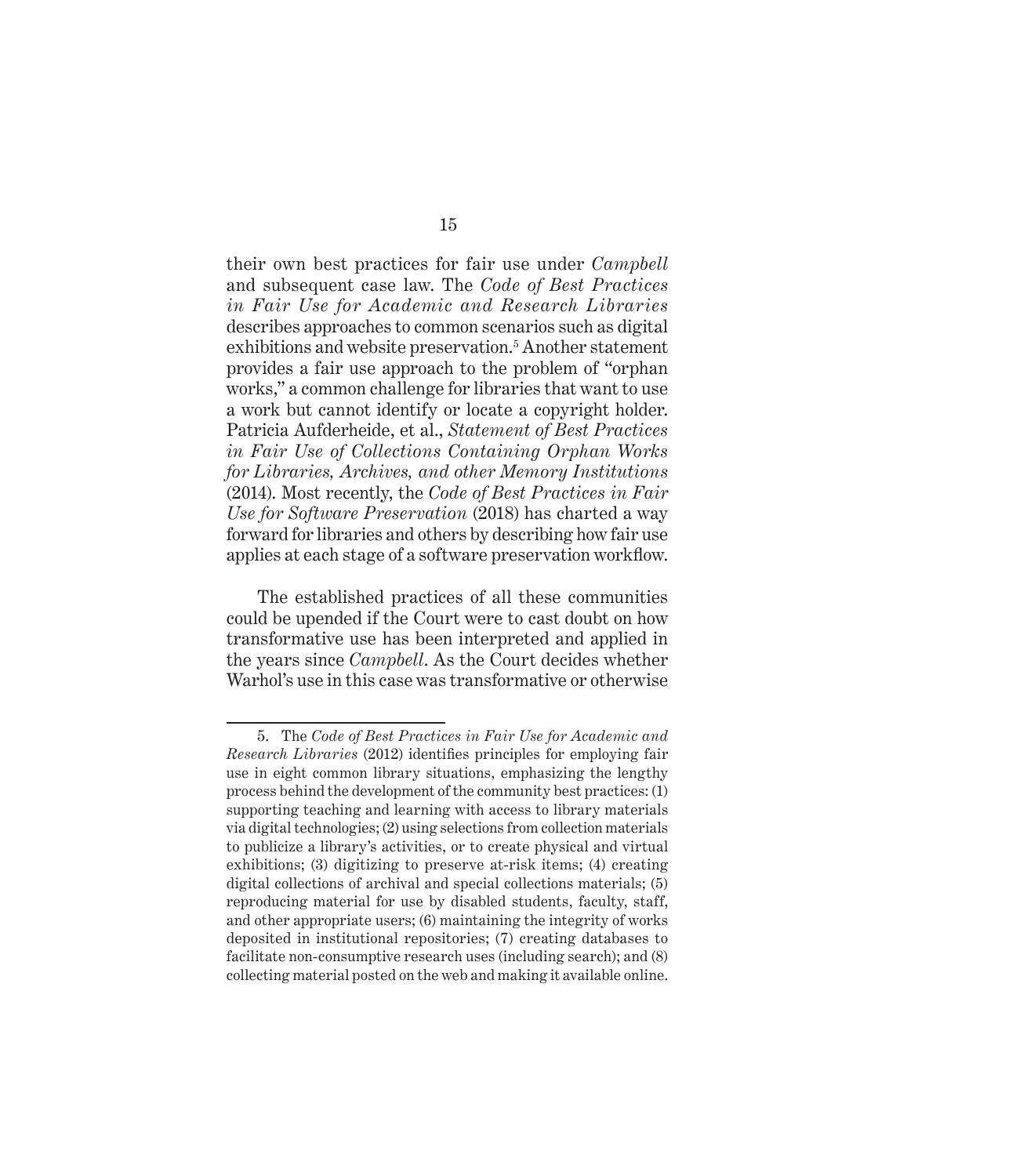fair, *amici* urge that it exercise great care to ensure that it in no way undermines the transformative use jurisprudence that has evolved over the past quarter century.

#### **III. Key Elements of the Opinion Below Conflict with Supreme Court Precedent and Well-Developed Understandings of Fair Use**

Our principal concern in this brief is to inform the Court of the centrality of fair use to libraries and other cultural heritage institutions and their users, and to warn against any change in the doctrine that could make it harder for us to engage in preservation, scholarship, and teaching. While the Second Circuit reassures "art historians, critics, collectors, and the museumgoing public" that the decision will not be harmful, its interpretation of the transformative fair use test is quite the opposite; if upheld, the decision will have a drastic chilling effect on the communities served by libraries, museums, and other cultural institutions including "art historians, critics, collectors, and the [] public." Pet. App. 27a. There is a key error in the Second Circuit's opinion below that merits mention here because of this potential impact on *amici* and the public. In its analysis of transformative use, the opinion below begins with the observation that "purpose is perhaps a less useful metric where, as here, our task is to assess the transformative nature of works of visual art that, at least at a high level of generality, share the same overarching purpose (i.e., to serve as works of visual art)." Pet. App. 20a.

To compare purpose at such a high level of generality (and then to abandon the inquiry upon concluding the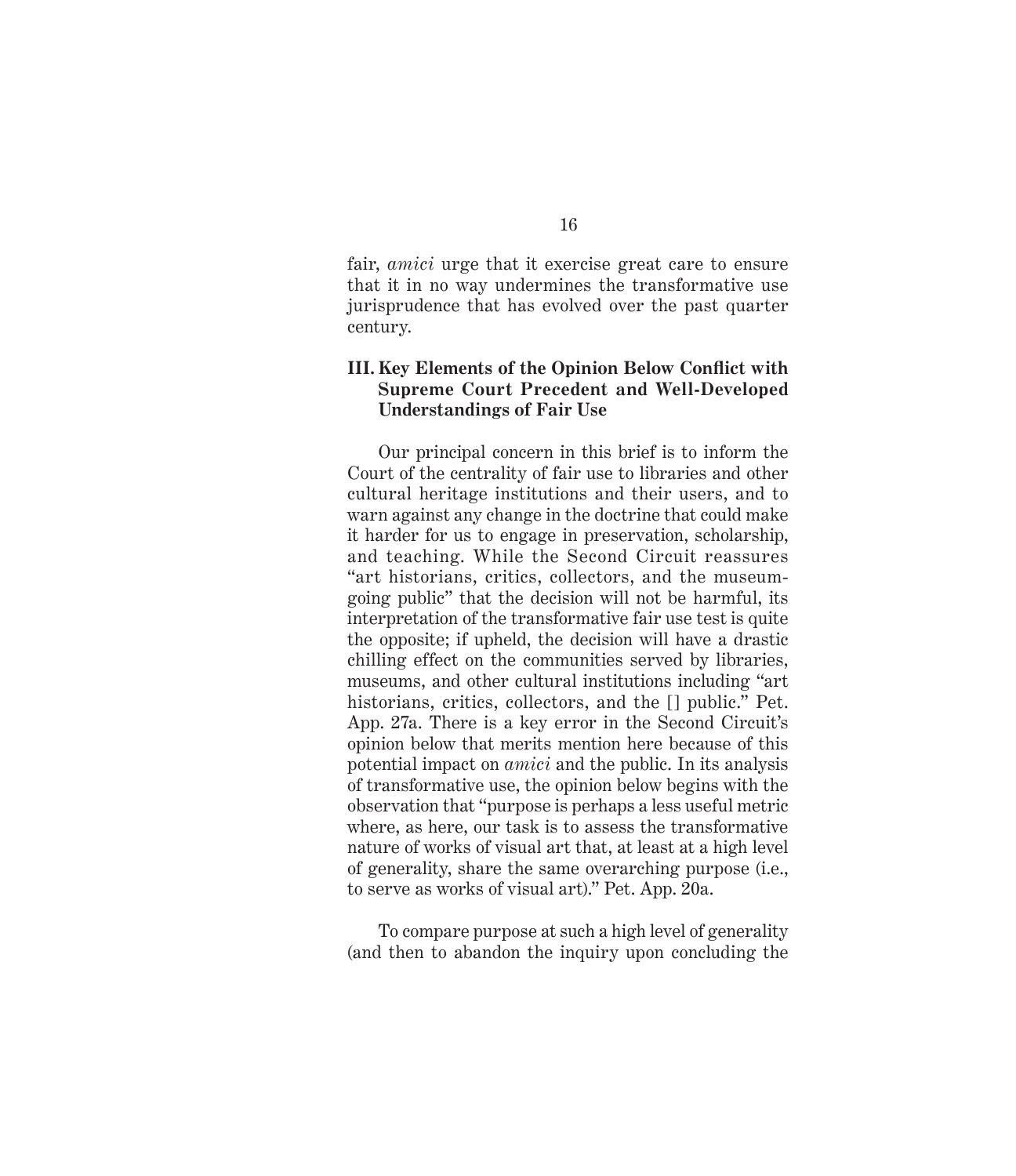purposes are the same at that level) would be clear error after *Google*, which held that "in determining whether a use is 'transformative,' we must go further and examine the copying's more specifically described 'purpose[s]' and 'character.'" 141 S. Ct. at 1203. In *Google*, the Federal Circuit had found that Oracle and Google used the computer code at issue for the same basic functional purpose (to enable programmers to call up implementing code to carry out recurring tasks), rendering Google's uses not transformative. Justice Breyer observed that defining a computer program's purpose in this way would "severely limit the scope of fair use in the functional context of computer programs," since "virtually any unauthorized use of a copyrighted computer program (say, for teaching or research)" would fail this version of the test. *Id.* Rejecting this constrained view of the transformative test, this Court instead directed lower courts to "go further." *Id.*

Yet the Second Circuit's ultimate analysis of purpose does not move much beyond its initial, high-level shrug. After surveying a variety of fair use cases in the visual arts, the court concludes that "the secondary work itself must reasonably be perceived as embodying a distinct artistic purpose, one that conveys a new meaning or message separate from its source material." Pet. App. 22a. While this formulation would seem to suggest a more probing inquiry than the initial comparison ('both are works of visual art'), the court goes on to say, "the district judge should not assume the role of art critic and seek to ascertain the intent behind or meaning of the works at issue." Pet. App. 22a-23a. But of course ascertaining intent and meaning is necessary if one is to determine whether the second work's purpose was "distinct" and whether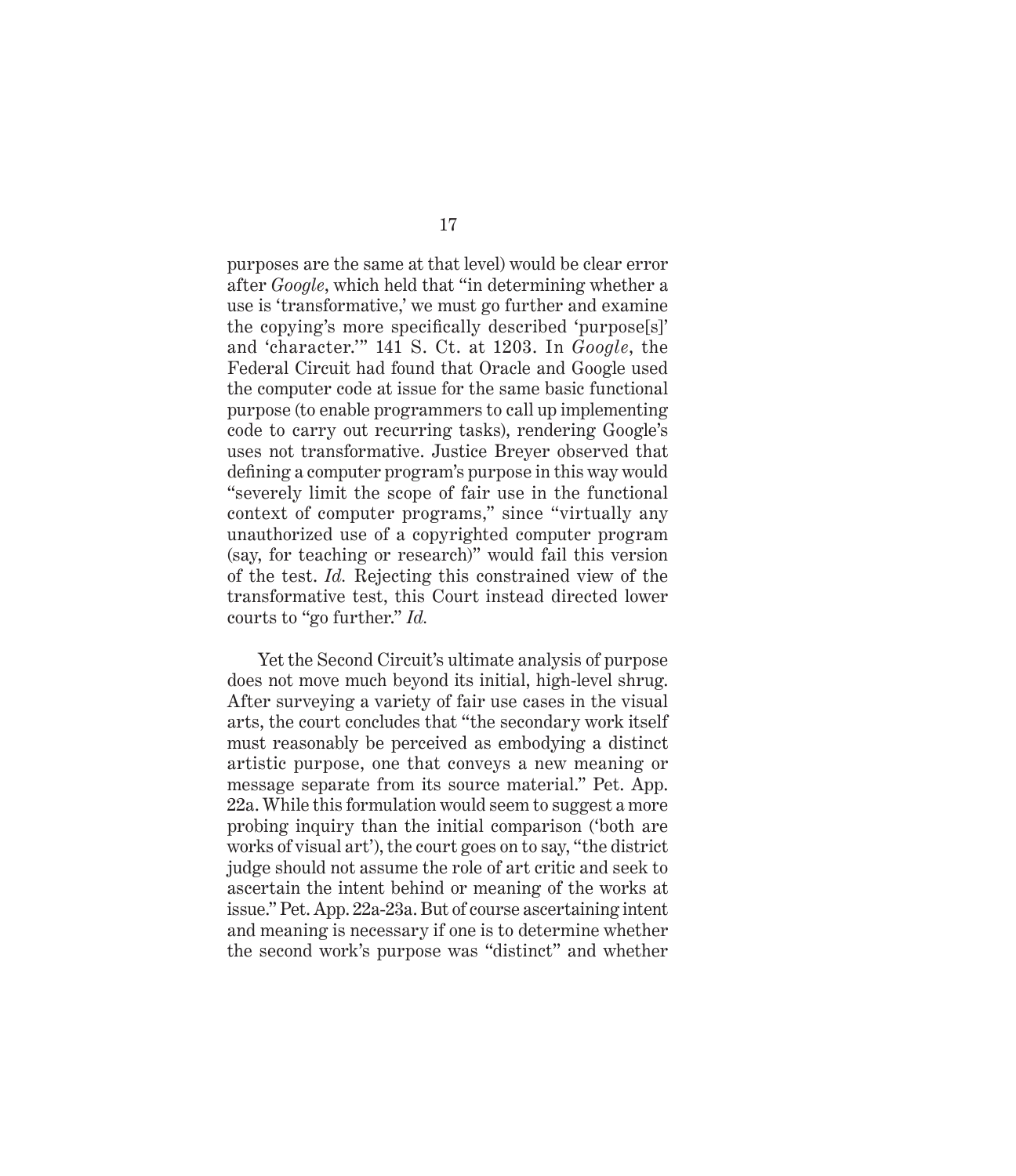its "meaning or message" was "new" and "separate" relative to the first. The result of the Second Circuit's contradictory rulings is to create precisely the kind of bias against fair use that this Court barred in *Google*. Judges attempting to apply it will "severely limit the scope of fair use" in the visual arts and anywhere else it is applied. Preserving fair use requires reversal, at least with respect to the Second Circuit's treatment of purpose.

#### **IV. Libraries and Archives Own Works of Appropriation Art in their Collections**

Libraries, archives, and cultural heritage institutions are stewards to countless creative works that rely on appropriation techniques similar to Warhol's; we collect, preserve, and provide access to such works to the public. The Second Circuit's fair use analysis threatens to render unlawful special collections of contemporary art that incorporates and reframes copyrighted works to convey a new meaning or message. To the extent that works like the Prince Series do not make fair use of their source material and therefore constitute infringement, the apparent implication would be that libraries, archives, and cultural heritage institutions cannot lawfully display the works. *See* 17 U.S.C. § 109(c) (display right limited to copies "lawfully made").<sup>6</sup> Furthermore, the copyright owner of the source material may seek the "impoundment" and "destruction" of the works. *See id*. § 503. Such a ruling has the potential

<sup>6.</sup> Judge Jacobs addressed this precise issue in the Second Circuit in his concurrence, stating, "our holding may alarm or alert possessors of other artistic works. Warhol's works are among many pieces that incorporate, appropriate, or borrow from protected material. Risk of a copyright suit or uncertainty about an artwork's status can inhibit the creativity that is a goal of copyright." Pet. App. 51a (Jacobs, D., concurring).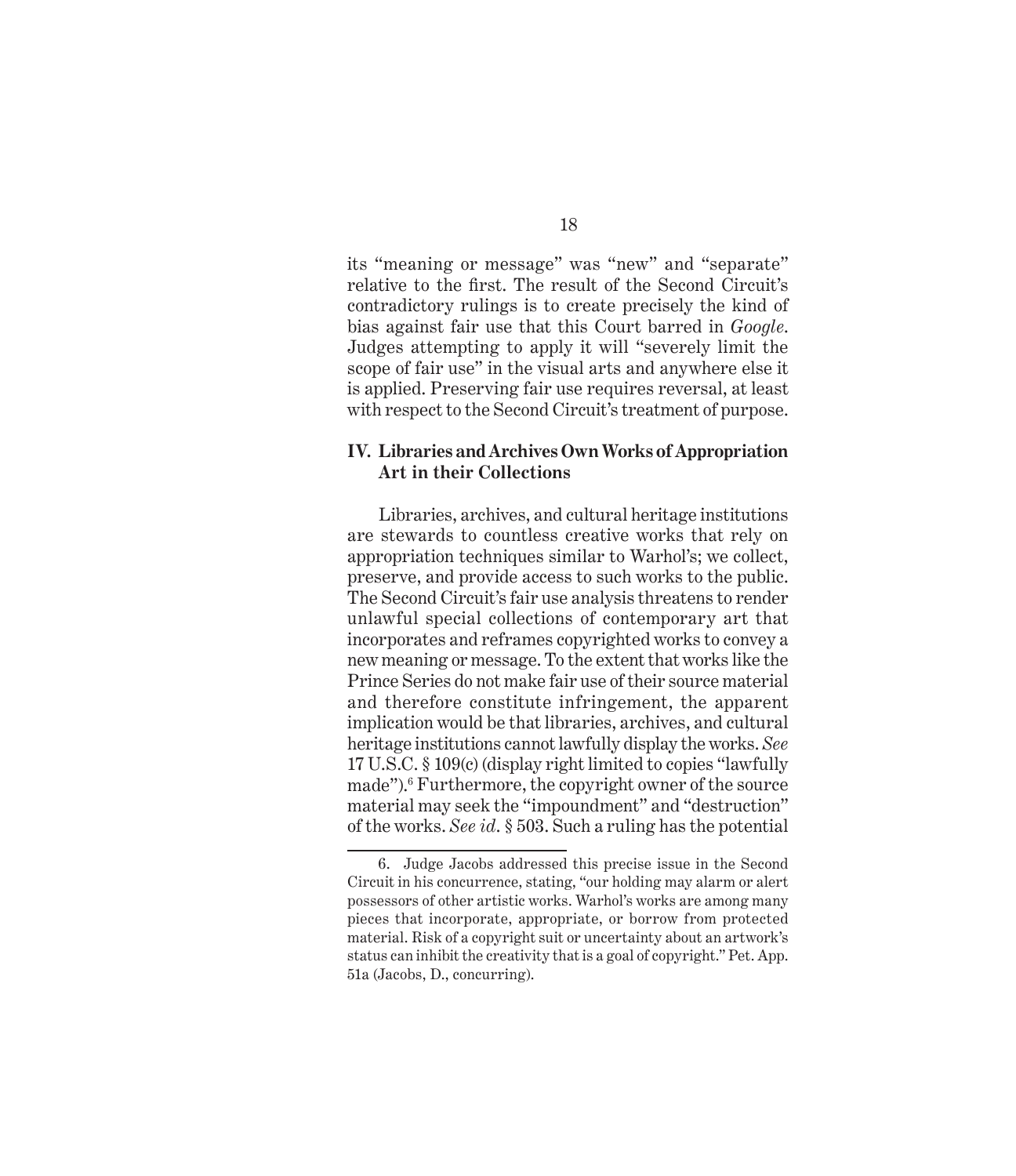to jeopardize existing culturally significant works and collections of important art and artists.

Numerous library collections contain works from well-known artists who adapt source material in a way that changes its meaning and message, while leaving the source material recognizable. For example, Yale University and Harvard University libraries, among other libraries across the country, own catalogs of Barbara Kruger's work—an artist known for juxtaposing text over found photographs, as well as an amicus party to this case. Similarly, many libraries own a catalog of Vik Muniz's works, a contemporary Brazilian artist who is known for recreating famous works of art using garbage and other ephemeral materials. *Vik Muniz*, Ben Brown Fine Arts, https://www.benbrownfinearts.com/artists/45-vik-muniz (last visited June 10, 2022) [https://perma.cc/5R36-NC4C]. Over 100 U.S. libraries own the original publication of *Evidence* by Larry Sultan and Mike Mandel—one of the most influential photo books from the 1970s containing a collection of assembled photographs that Sultan and Mandel found in government archives. Sandra S. Phillips, *A History of the Evidence*, The Paris Review (May 3, 2017), https://www.theparisreview.org/blog/2017/05/03/ahistory-of-the-evidence [https://perma.cc/87NS-YMQ2]. Many library systems also own the 2003 reprint edition of *Evidence* in their General Collections, demonstrating continuing patron interest in the work.

Beyond library collections of appropriation art, many artists use photographs from library collections as study images from which to create a new work, or use a compilation and juxtaposition of found images to create new art. There is a long tradition in libraries of collecting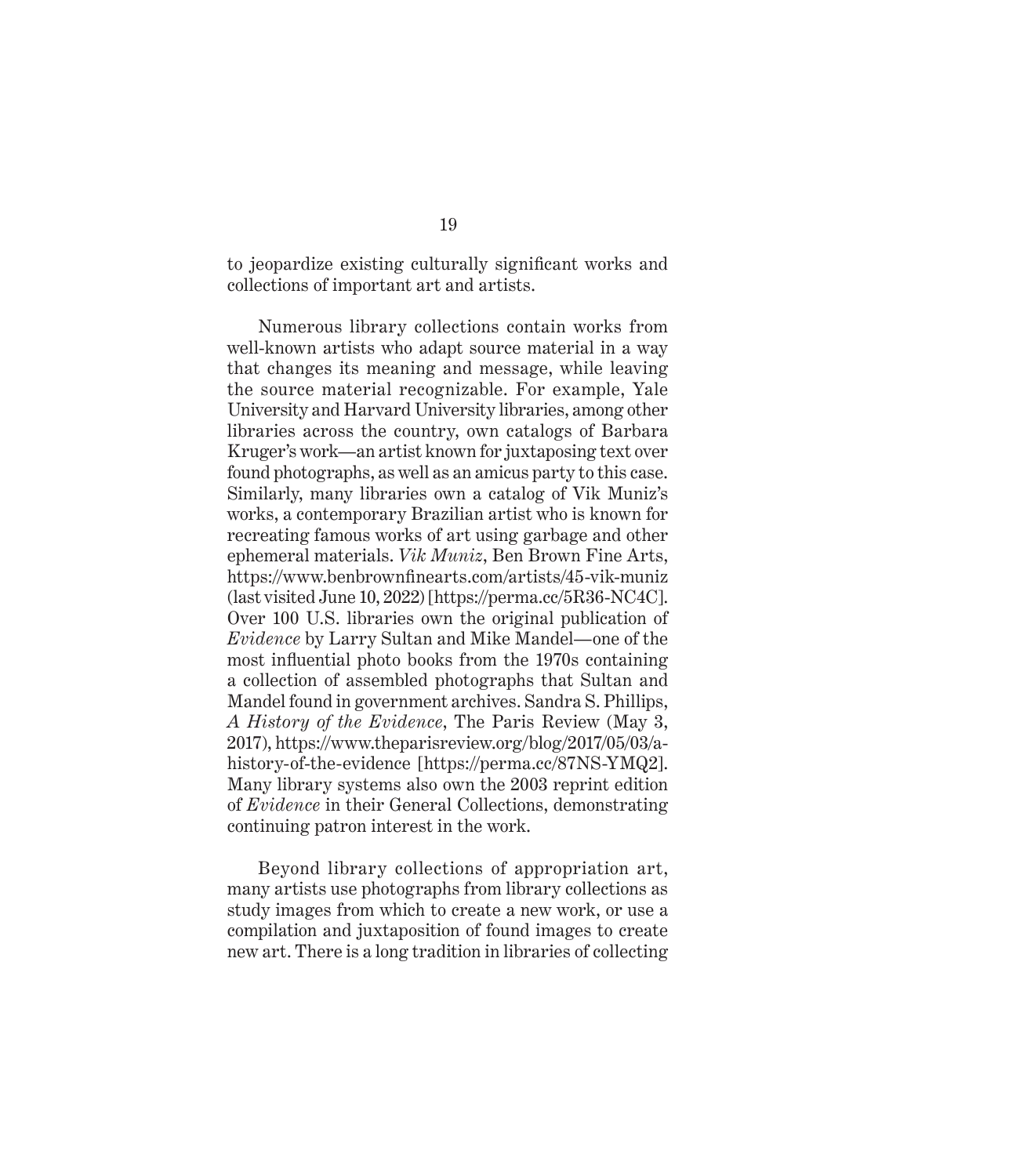pictures for visual reference that enables users to create such works, similar to an analog Google Images. For example, the Picture Collection of the New York Public Library has, for more than a century, lent images to library users who are seeking visual information for a multitude of educational and artistic purposes. *See* Arthur Lubow, *Hands Off the Library's Picture Collection!*, N.Y. Times (Aug. 3, 2021), https://www.nytimes.com/2021/08/03/ arts/design/new-york-public-library-picture-collection. html [https://perma.cc/W2JW-YCQ8]. The Print and Picture Collection at the Free Library of Philadelphia, a similar collection of images clipped from magazines and original artwork, is also often used by local appropriation artists. *Print and Picture Collection*, FreeLibrary.org, https://libwww.freelibrary.org/locations/departments/ print-and-picture-collection (last visited June 10, 2022) [https://perma.cc/SB4V-FX59]. Libraries and archives must be protected from legal risk for collecting and displaying potentially infringing content, as well as from secondary liability for the potentially infringing works that their users create. *Amici* urge that the legality of such specialized collections not be called into question by this fair use decision.7

<sup>7.</sup> As a more general matter, we agree with Judge Jacobs' concurring opinion in the Second Circuit that Goldsmith's complaint centers not on the lawfulness of the Prince series, but rather more narrowly on the lawfulness of the Andy Warhol Foundation's licensing of the Prince Series for reproduction and distribution in *Vanity Fair*. *See* Pet. App. 51a (Jacobs, D., concurring). Thus, properly understood, this case does not necessarily address whether the creation of appropriation art is a fair use, but whether the licensing of a derivative image for widespread distribution in a magazine is a fair use. Accordingly, this Court should take care to decide this case in a manner that does not implicate the creation of appropriation art in library and archive collections.